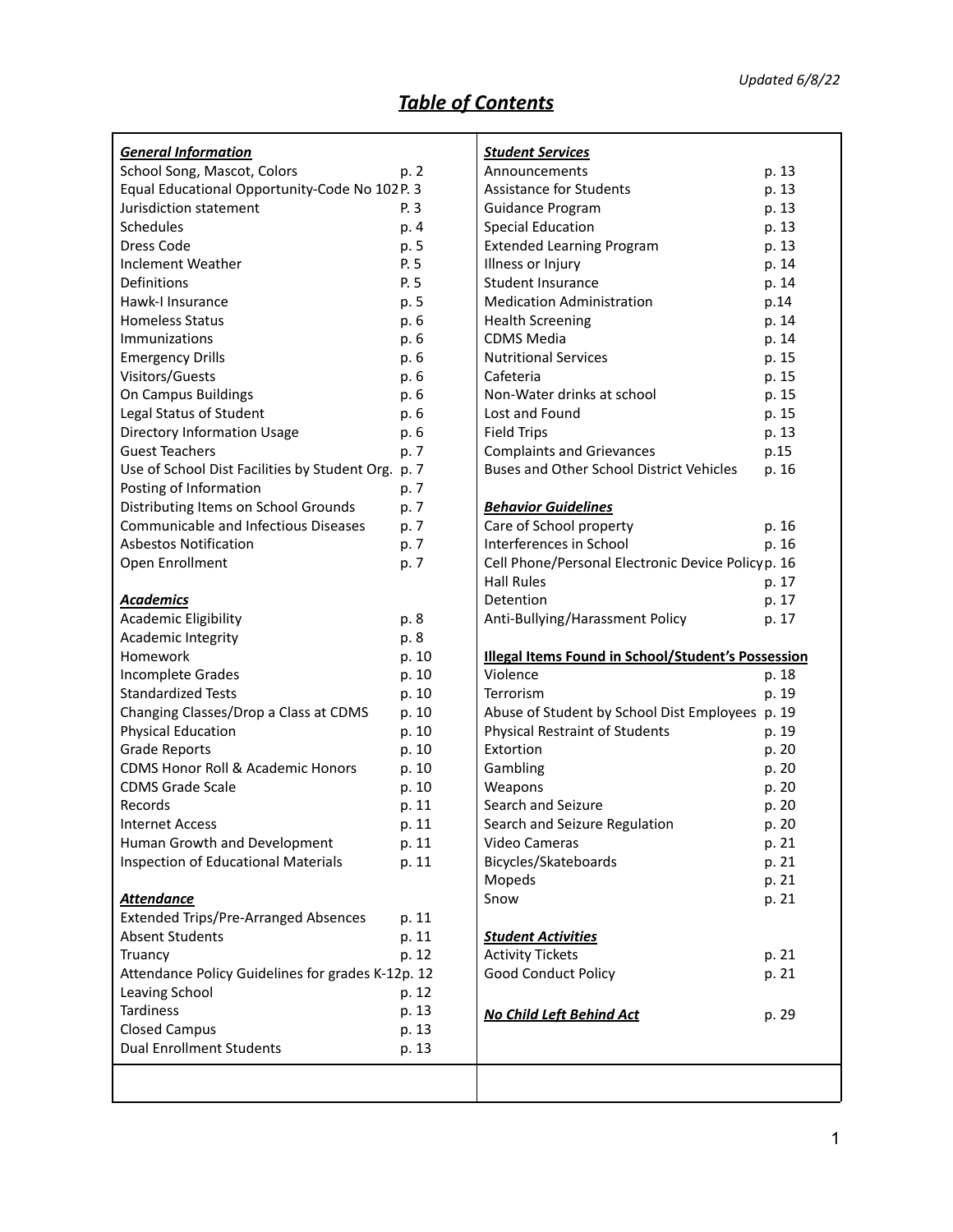## **School Song**

Central Sabers loyal are we On we fight to victory Fight on you Sabers To our colors true we will be Central Sabers fight tonight Fight, fight, fight with all your might Fight on you Sabers, Fight Rah, Rah, Rah, Rah, Rah, Rah, Rah, Rah, Rah, Rah, Team, Team, Team

## **School Mascot**

Sabers

## **School Colors**

Purple and Gold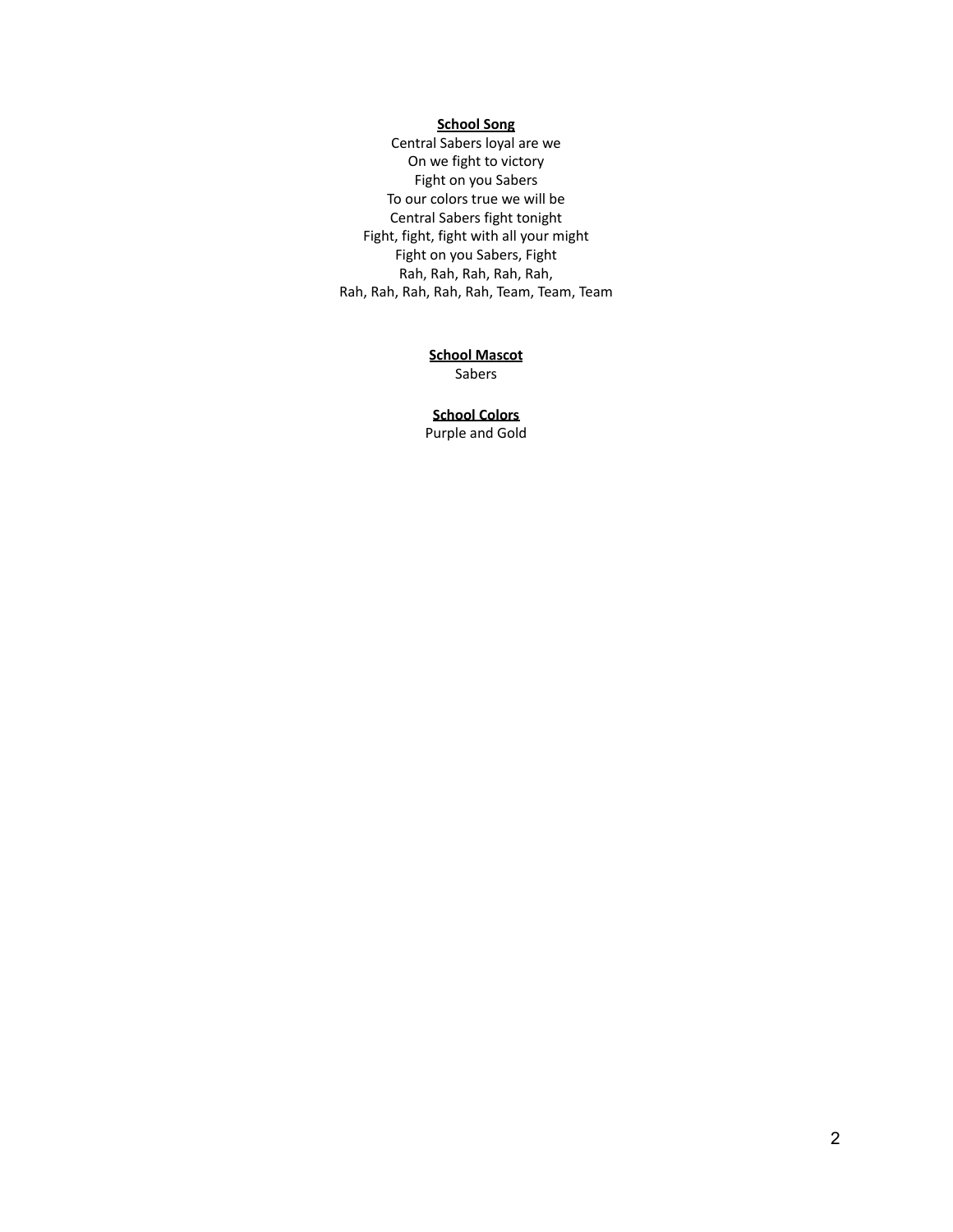### **Equal Educational Opportunity-Code No. 102**

It is the policy of the Central DeWitt Community School District not to discriminate in its educational programs and/or activities on the basis of age (except for permitting/prohibiting students to engage in certain activities), race, color, national origin, religion, sex, disability, sexual orientation, gender identity or marital status, gender, socioeconomic status, or creed, in accordance with state and federal laws, rules, and regulations. The District is committed to the policy that no otherwise qualified person will be excluded from educational programs or activities on the basis of age (except for permitting/prohibiting students to engage in certain activities), race, color, national origin, religion, sex, disability, sexual orientation, gender identity or marital status, gender, socioeconomic status, or creed. Further, the District and the Board affirm the right of all students and staff to be treated with respect and to be protected from intimidation, discrimination, physical harm and harassment.

The board requires all persons, agencies, vendors, contractors and other persons and organizations doing business with or performing services for the school district to subscribe to all applicable federal and state laws, executive orders, rules and regulations pertaining to contract compliance and equal opportunity.

The District has adopted grievance procedures for processing complaints of discrimination. If you have questions or a grievance related to sex discrimination pursuant to Title IX, please contact Jen Vance, Title IX Coordinator, 331 E. 8th Street, DeWitt, IA 52742, (563) 221-1620, jen.vance@cd-csd.org, or the U.S. Department of Education (attn. Assistant Secretary, Office for Civil Rights; 400 Maryland Avenue Southwest, Washington, DC 20202; 800-421-3481; OCR@ed.gov). If you have questions or a grievance related to any other provision of this policy, please contact the Superintendent, 331 E. 8th St., P.O. Box 110, DeWitt, IA 52742, phone 563-659-0700.

*NOTE: The language utilized above is consistent with Iowa Department of Education guidance released in the School Leader Update on September 1, 2015. The classes listed are all mandatory.*

*NOTE: Some conduct that falls under a school's equal educational opportunity policy also may trigger responsibilities under the state's anti-bullying/anti-harassment laws. By limiting the response to a specific application of its equal educational opportunity policy and the accompanying grievance procedures, a school may fail to properly consider whether the alleged conduct also results in bullying and/or harassment*

### *Jurisdictional Statement*

This handbook is an extension of board policy and is a reflection of the goals and objectives of the board. The board, administration and employees expect students to conduct themselves in a manner fitting to their age level and maturity and with respect and consideration for the rights of others. Students are expected to treat teachers, other employees, students, visitors and guests with respect and courtesy. The employees (teacher, coach, aide, secretary, guest teachers, or volunteers are the supervisors of student activities. Their instructions are to be followed by all students. Students may not use abusive language, profanity or obscene gestures or language. Public displays of affection are inappropriate for schools and should not be demonstrated.

This handbook and school district policies, rules and regulations are in effect while students are on school grounds, school district property or on property within the jurisdiction of the school district; while on school-owned and/or school-operated buses or vehicles or chartered buses; while attending or engaged in school activities; and while away from school grounds if the misconduct directly affects the good order, efficient management and welfare of the school district or involves students or staff. School district policies, rules and regulations are in effect 12 months a year. A violation of a school district policy, rule or regulation may result in disciplinary action and may affect a student's eligibility to participate in extracurricular activities whether the violation occurred while school was in session or while school was not in session. All students are subject to the Student Good Conduct Rule. A complete copy of this policy is given to each student at registration. Students are expected to comply with and abide by the school district's policies, rules and regulations. Students who fail to abide by the school district's policies, rules and regulations may be disciplined for conduct which disrupts or interferes with the education program; conduct which disrupts the orderly and efficient operation of the school district or school activity; conduct which disrupts the rights of other students to obtain their education or to participate in school activities; or conduct which interrupts the maintenance of a disciplined atmosphere. Disciplinary measures include, but are not limited to, removal from the classroom, detention, loss of privileges, suspension, probation and expulsion. A student who is removed from a class for a disruption can at the least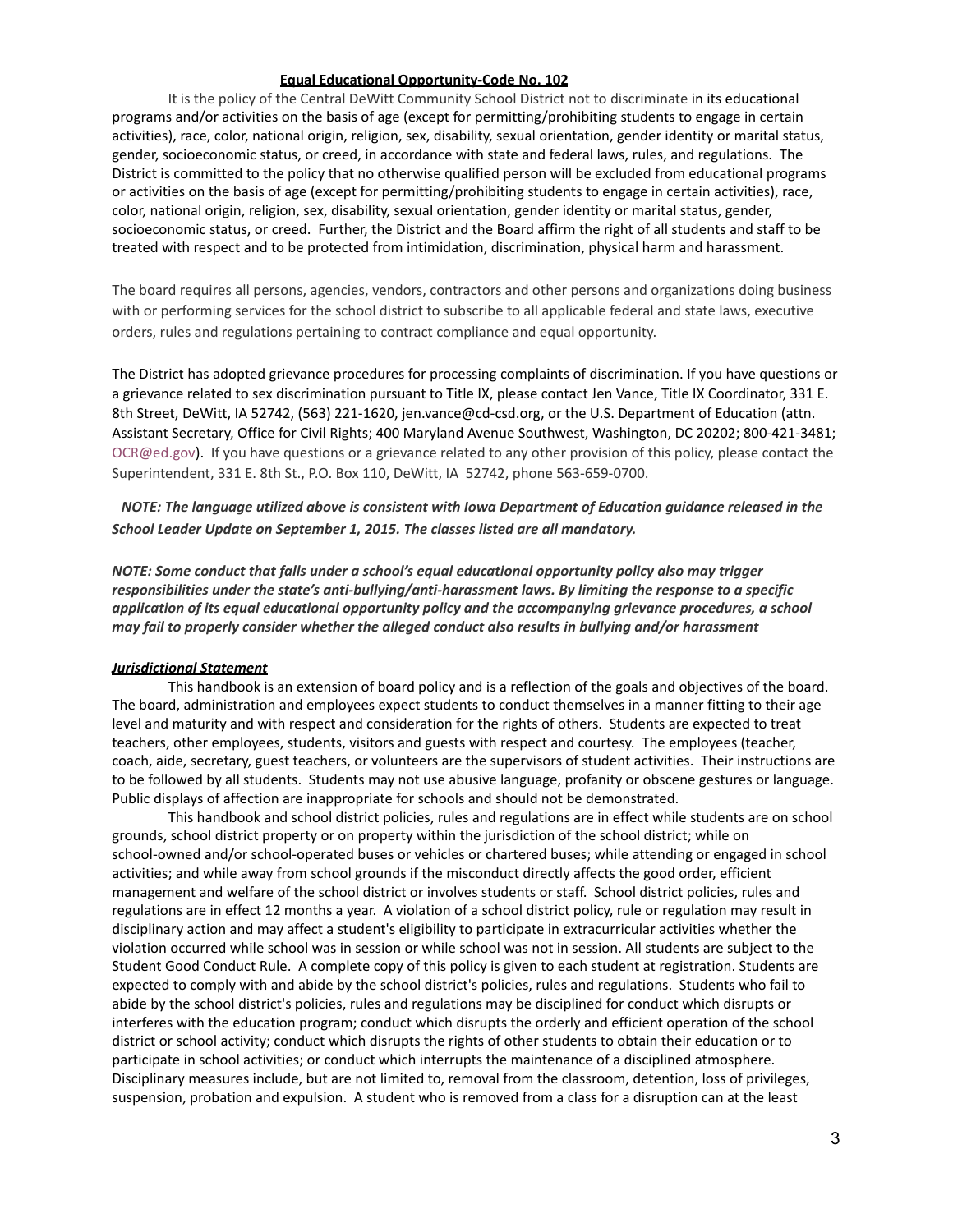expect to be assigned a detention. Discipline can also include prohibition from participating in extracurricular activities, including athletics. The discipline imposed is based upon the facts and circumstances surrounding the incident and the student's record.

The school reserves and retains the right to modify, eliminate or establish school district policies, rules and regulations as circumstances warrant, including those contained in the handbook. Students are expected to know the contents of the handbook and comply with it. Students or parents with questions or concerns may contact the office for information about the current enforcement of the policies, rules or regulations of the school district.

### **CONTINUOUS NOTICE OF NONDISCRIMINATION**

It is the policy of the Central DeWitt Community School District not to discriminate on the basis of age (except for permitting/prohibiting students to engage in certain activities), race, color, national origin, religion, sex, disability, sexual orientation, gender identity or marital status (in programs), gender, socioeconomic status (in programs), creed, or genetic information (in employment) in admission or access to, or treatment in, its programs and activities and in employment practices, pursuant to Title IX of the Education Amendments of 1972, Title VI and Title VII of the Civil Rights Act of 1964, Section 504 of the Rehabilitation Act of 1973, the Americans with Disabilities Act, and other applicable state and federal laws.

The District has adopted grievance procedures for processing complaints of discrimination. If you have questions or a grievance related to sex discrimination pursuant to Title IX, please contact Jen Vance, Title IX Coordinator, 331 E. 8th Street, DeWitt, IA 52742, (563) 221-1620, jen.vance@cd-csd.org, or the U.S. Department of Education (attn. Assistant Secretary, Office for Civil Rights; 400 Maryland Avenue Southwest, Washington, DC 20202; 800-421-3481; OCR@ed.gov). If you have questions or a grievance related to any other provision of this policy, please contact Dr. Dan Peterson, Superintendent, 331 E. 8th St., P.O. Box 110, DeWitt, IA 52742, phone 563-659-0700 or email [dan.peterson@cd-csd.org.](mailto:dan.peterson@cd-csd.org)

| <b>Regular Schedule</b>          | <b>Early Dismissal</b>      | <b>Late Start</b>            |
|----------------------------------|-----------------------------|------------------------------|
| <b>CDMS Block</b>                | <b>CDMS Block</b>           | <b>CDMS Block</b>            |
| 18:00-9:26                       | 8:00-8:57<br>$\mathbf 1$    | 1 10:00-11:02                |
| 29:29-10:55                      | $9:00-9:57$<br>$\mathbf{2}$ | 3 11:05-12:50                |
| Quest 10:58-11:34                | 4 10:00-10:57               | Lunch:                       |
| 3 11:37-1:31                     | 3 $11:00-1:00$              | A. 11:05-11:25(11:25-11:35)  |
| Lunch:                           | Quest 1:03-1:30             | B. 11:27-11:47(11:47-11:57)  |
| A. 11:37-11:57 (11:57 - 12:07)   | Lunch:                      | C. 11:49-12:09(12:09-12:19)  |
| B. 11:59-12:19 (12:19 - 12:29)   | A 11:00-11:20(11:20-11:30)  | D. 12:11-12:31 (12:31-12:41) |
| C. $12:21-12:41$ (12:41 - 12:51) | B 11:22-11:42(11:42-11:52)  |                              |
| D. $12:43-1:03$ $(1:03 - 1:13)$  | C 11:44-12:04(12:04-12:14)  | 2 12:53-1:56                 |
|                                  | D 12:06-12:26(12:26-12:36)  | 4 1:59-3:00                  |
| 4 $1:34-3:00$                    |                             |                              |
|                                  | <b>CDMS Skinny</b>          | <b>CDMS Skinny</b>           |
| <b>CDMS Skinny</b>               | <b>1A</b> 8:00-8:28         | 1A 10:00-10:30               |
| 1A 8:00-8:42                     | 1B 8:30-8:57                | 1B 10:32-11:02               |
| 1B 8:44-9:26                     | 2A 9:00-9:28                | 3A 11:05-12:18               |
| 2A 9:29-10:11                    | 2B 9:30-9:57                | 3B 12:20-12:50               |
| 2B 10:13-10:55                   | 4A 10:00-10:28              | 2A 12:53-1:24                |
| Quest 10:58-11:34                | 4B 10:30-10:57              | 2B 1:26-1:56                 |
| 3A 11:37-12:47                   | 3A 11:00-12:15              | 4A 1:58-2:28                 |
| 3B 12:49-1:31                    | 3B 12:17-1:00               | 4B 2:30-3:00                 |
| 4A 1:34-2:16                     | Quest 1:03-1:30             |                              |
| 4B 2:18-3:00                     |                             |                              |

## **Central DeWitt Middle School Schedules**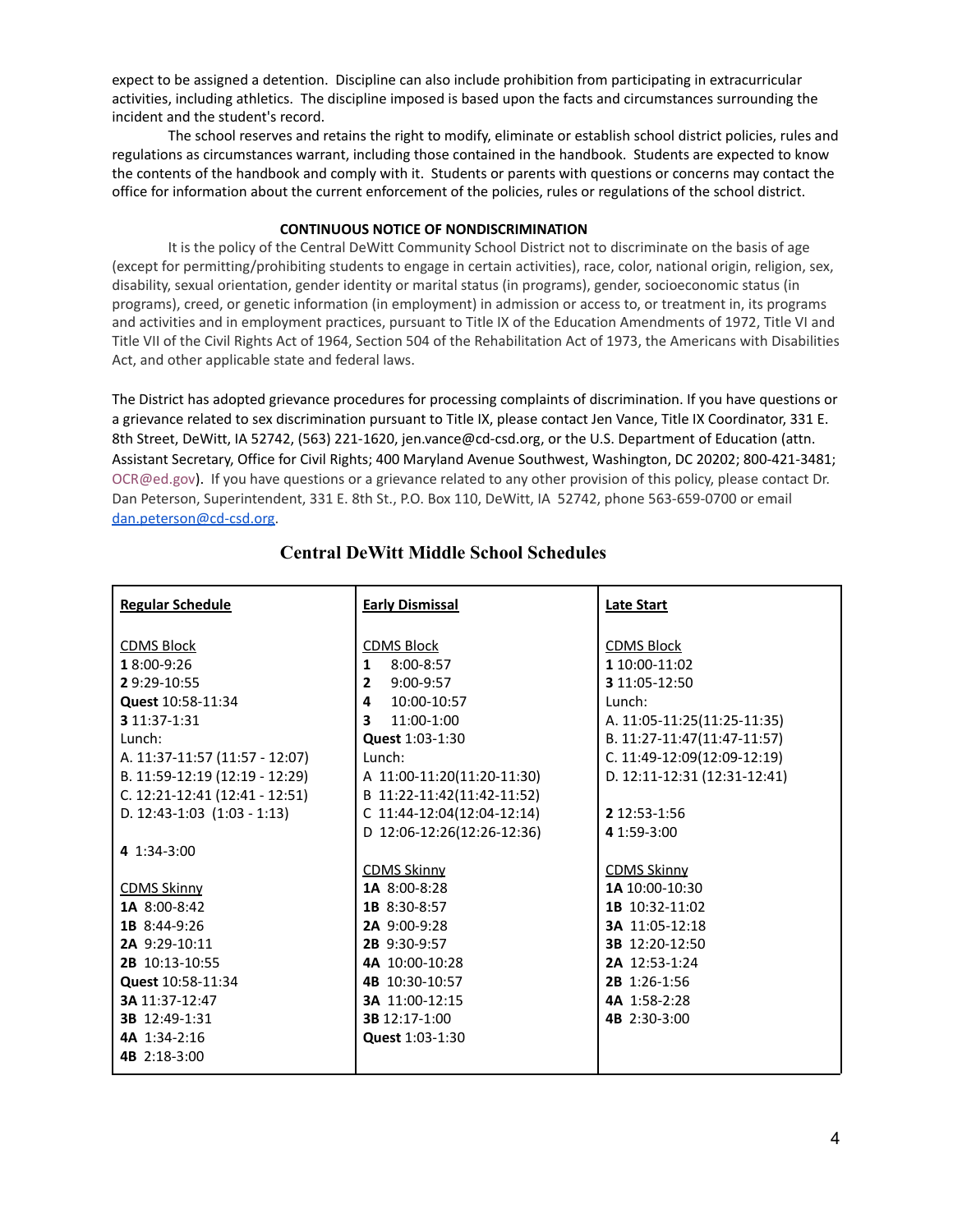## *Middle School--School Day* **(8:00 a.m. - 3:00 p.m.)**

Central DeWitt Middle School doors open at **7:30 a.m.** The media center will be open at 7:30 a.m. and will remain open until 3:30p.m. Students are permitted to congregate in the Library or the Saber Den, which is located just outside the library by the gym entryway. Students will be dismissed to their first class at 7:50am and are **expected to be in their classroom by 7:55 a.m**. Not being in the classroom will result in a tardy, which will be noted on Infinite Campus. The student will not be allowed to return to the class she/he is coming from to obtain a pass as this causes further disruption in the classroom. However, if the student is able to produce evidence from the sending staff member, the tardy can be lifted from the receiving teacher. It is preferred that the sending teacher send an email or a note with the student.

Each teacher will keep track of students who are tardy to his/her class. After a student has been late to a class three times, the student is to serve a 15 minute time after school with that teacher. Part of the time spent with that teacher will include a discussion as to why the student is late to class and helping organize the student when necessary. For each tardy that occurs after the third one, the teacher will again keep the student after school for reteaching time. If a student does not show up for this scheduled time with a teacher the student will be referred to the Director of Student Services, and serve a 30 minute detention. Also, after five times tardy to an individual class, the student will be referred to the Director of Student Services. Student tardy count will start over each quarter.

## *Dress Code*

There is a strong connection between academic performance, student appearance and student conduct. Inappropriate student appearance may cause material and substantial disruption to the school environment or present a threat to the health and safety of students, employees and visitors on school grounds. During school hours, CDMS students are expected to dress and groom themselves in a way that is neither offensive nor distracting to other students and/or faculty. While the primary responsibility for appearance rests with the students and their parents, the administration reserves the right to judge what is proper and what is not. A student will be required to change his/her clothing or leave school if the dress code policy is not followed. Continued referrals to the office for dress code violations will be considered insubordination.

Students are expected to adhere to reasonable levels of cleanliness and modesty. Students are expected to wear clothing that is appropriate to their age level and does not disrupt the school or educational environment. Under certain circumstances or during certain classes or activities a stricter dress code may be appropriate, and students must comply with the stricter requirement. The administration makes the final determination of the appropriateness of the student's appearance.

### **The following guidelines will be used to determine appropriate student appearance during regular school hours:**

- 1. Clothing that exposes the midriff, cleavage, or buttocks is not to be worn at school.
- 2. Spaghetti straps, tube tops, halter-tops, backless tops, and one shoulder tops are not acceptable.
- 3. Undergarments must not be visible.
- 4. No outdoor winter coats are allowed in the classroom.
- 5. Book bags and gym bags are not allowed in the classrooms without permission from the office.
- 6. Headwear (bandanas, hats, sweatbands, or hoods), or chains may not be worn at any time in the building.
- 7. Headphones should not be used unless otherwise directed by a staff member between 8:00am 3:00pm.
- 8. Coaches or after school activity sponsors are to decide the dress code during practice and for competition.
- 9. No clothing or apparel is to promote products illegal for minors, display obscene material, sexual remarks, profanity or make reference to prohibited conduct.
- 10. School administration makes the final determination of the appropriateness of a student's appearance.

### *Inclement Weather*

School may be closed or delayed due to inclement weather. This can include fog, snow, ice, extreme cold and heat. Usually, the determination to close or delay school is made prior to 6:00 a.m. Our automated message system will contact all parents/guardians by phone and/or email using the emergency contact information in our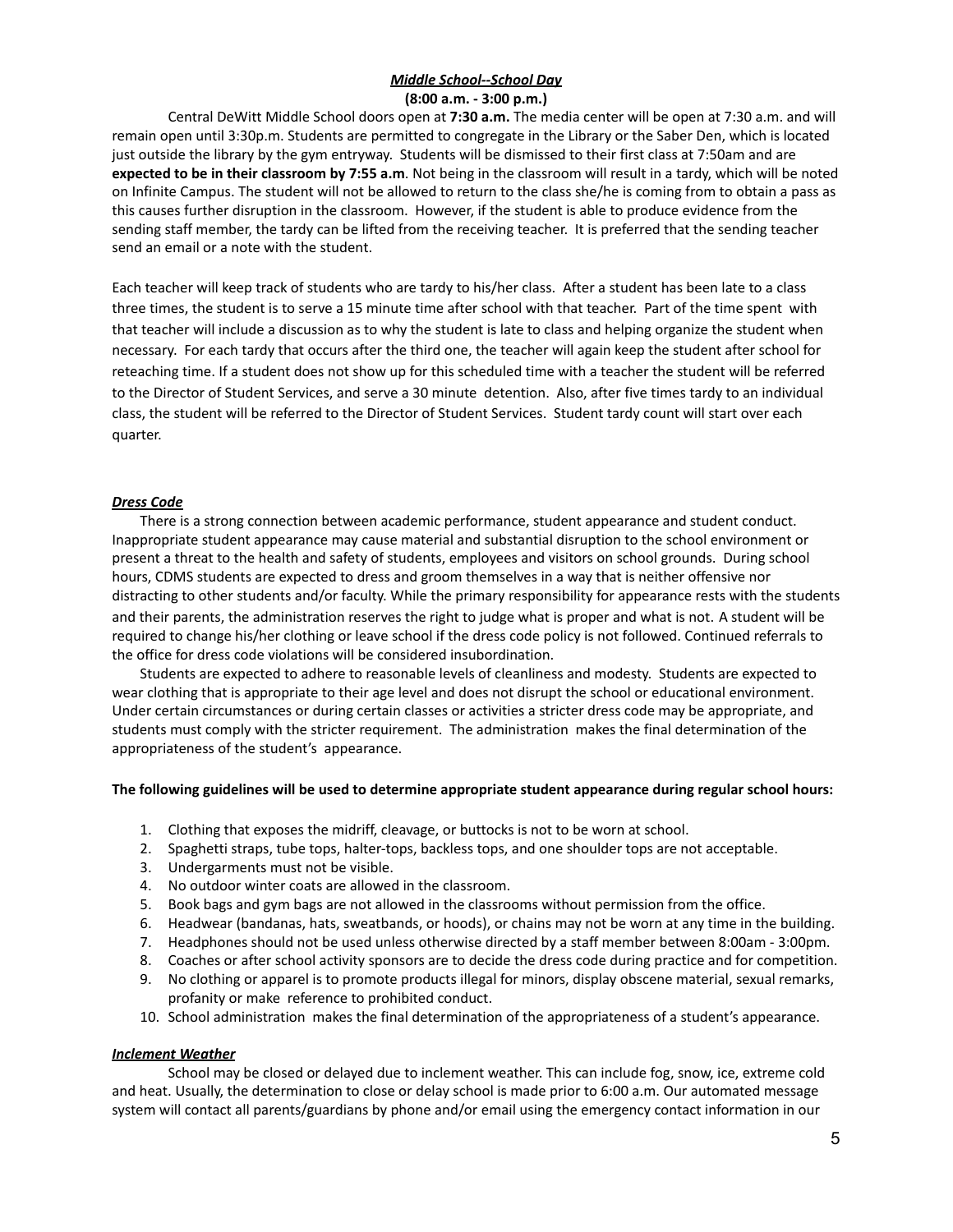student data program. To make sure you receive any such announcements, **it is imperative that you keep your contact information current. Please contact your child's school office with any changes to your emergency contact information.**

Although we make every attempt to have our emergency announcements posted to the local television stations, sometimes there are technical difficulties beyond our control that inhibit the process. **Therefore, we suggest that you check our web site www.cd--csd.org for the most reliable and up-to-date information.** It is our request that you please not call schools or the central office, if possible, to keep the lines free for emergencies and communication purposes.

The missed day may have to be made up at a later date. Extracurricular activities or practices scheduled for the day or evening of a day when school is canceled or dismissed early are canceled and rescheduled.

### *Definitions*

In this handbook, the word "parent" also means "guardian" unless otherwise stated. An administrator's title, such as superintendent or principal, also means that individual's designee unless otherwise stated. The term "school grounds" includes the school district facilities, school district property, property within the jurisdiction of the school district or school district premises, school-owned or school-operated buses or vehicles and charter buses. The term "school facilities" includes school district buildings and vehicles. The term "school activities," means all school activities in which students are involved whether they are school-sponsored or school-approved, whether they are an event or an activity, or whether they are held on or off school grounds.

#### *HAWK-I Insurance*

Parents can apply for low or no cost health insurance for their children through the state's Healthy and Well Kids in Iowa (HAWK-I) program. Children, birth to 19, who meet certain criteria, are eligible. The coverage includes doctor's visits, hearing services, dental care, prescriptions, immunizations, physical therapy, vision care, speech therapy and hospital services to name a few. Parents are urged to call 1-800-257-8563 (toll-free) or go to the web site at *http://www.hawk-i.org/* for more information.

#### *Homeless Status*

*Chapter 33 of the Iowa Administrative Code defines "Homeless child or youth"* as a child or youth from the age of 3 years through 21 years who lacks a fixed, regular, and adequate nighttime residence and includes the following: 1. A child or youth who is sharing the housing of other persons due to loss of housing, economic hardship, or a similar reason, living in a motel, hotel, trailer park, or camp ground due to lack of alternative adequate accommodations, living in an emergency or transitional shelter, abandoned in a hospital, or awaiting foster care placement

2. A child or youth who has a primary nighttime residence that is a public or private place not designed for or ordinarily used as a regular sleeping accommodation for human beings

3. A child or youth who is living in a car, park, public space, abandoned building, substandard housing, bus, train station, or similar settings

4. A migratory child or youth who qualifies as homeless because the child or youth is living in circumstances described in paragraphs "1" through "3" above.

The Homeless Children & Youth Liaison for the district is Jen Vance. Please contact her at 659-4735 with any questions.

#### *Immunizations*

Prior to starting school or when transferring into the school district, students must present an approved Iowa Department of Public Health immunization certificate signed by a health care provider stating that the student has received the immunizations required by law. Students without the proper certificate are not allowed to attend school until they receive the immunizations or the student makes arrangements with the principal. Only for specific medical or religious purposes are students exempted from the immunization requirements. Students are required to pass a TB test prior to attending school. Parents who have questions should contact the office 659-0735.

### *Emergency Drills*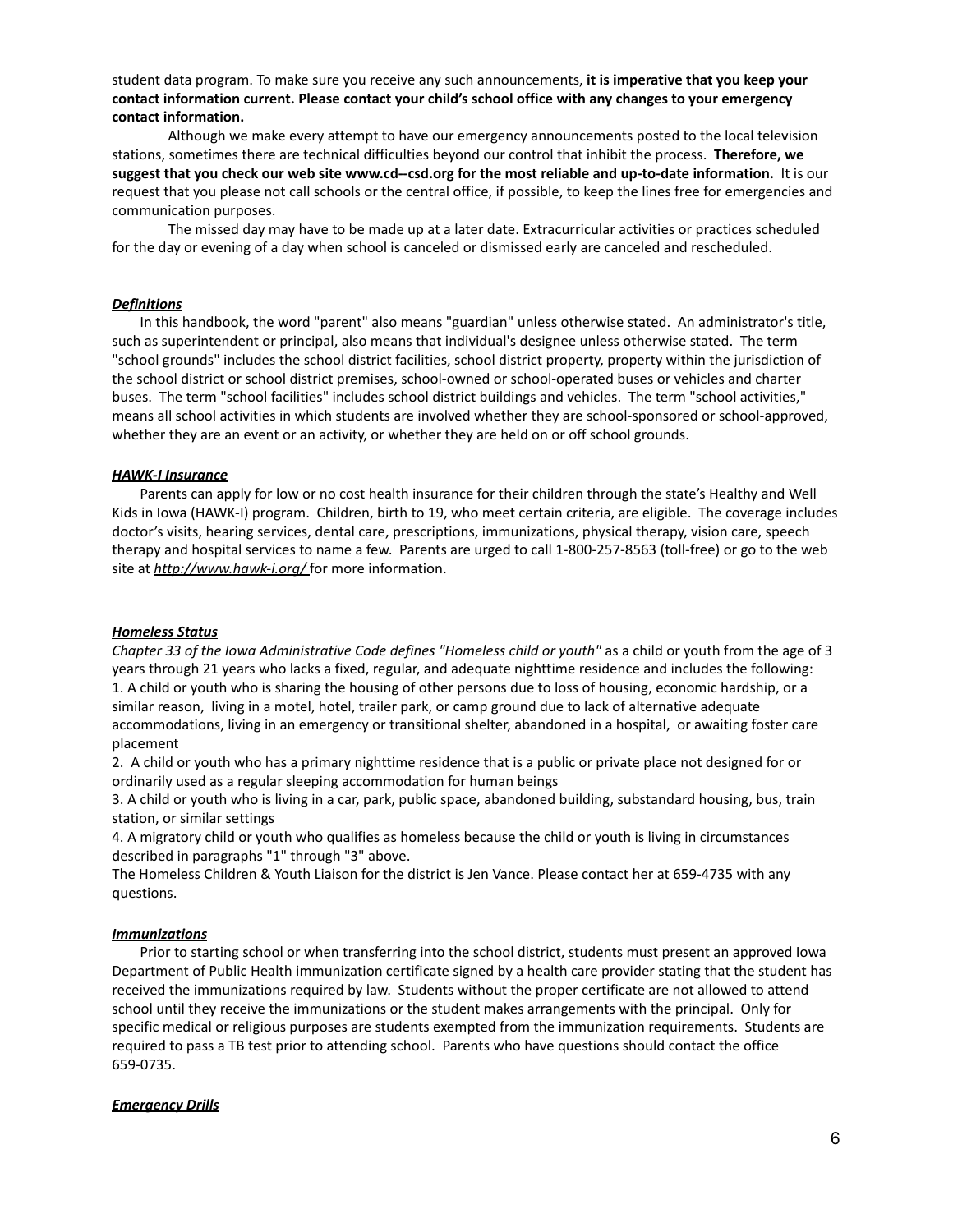Periodically, the school holds emergency codes, fire, and tornado drills. At the beginning of the school year, teachers notify students of the procedures to follow in the event of a drill. Emergency procedures and proper exit areas are posted in all rooms. Students are expected to remain quiet and orderly during a drill or an emergency. Students who pull the fire alarm or call in false alarms, in addition to being disciplined under the school district's policies, rules and regulations, may be reported to law enforcement officials.

## *Visitors/Guests*

Visitors to the school grounds must check in at the office and provide a valid form of identification. If a student wishes to bring a guest to the middle school, the student must receive permission from the school administration prior to the guest's visit. A Visiting Student Registration form must be completed.

## *On Campus Buildings*

Students need to remain in their assigned buildings unless permission has been granted by administration.

## *Legal Status of Student*

If a student's legal status, such as the student's name or custodial arrangement should change during the school year, the parent or guardian must notify the school district. The school district needs to know when these changes occur to ensure that the school district has a current student record.

## *Directory Information Usage*

The following information may be released to the public in regard to any individual student of the school district as needed. **Any student over the age of eighteen or parent not wanting this information released to the** public must make objection in writing by the first week of school to the principal. The objection needs to be **renewed annually.**

NAME, ADDRESS, TELEPHONE LISTING, DATE AND PLACE OF BIRTH, MAJOR FIELD OF STUDY, PARTICIPATION IN OFFICIALLY RECOGNIZED ACTIVITIES AND SPORTS, WEIGHT AND HEIGHT OF MEMBERS OF ATHLETIC TEAMS, DATES OF ATTENDANCE, DEGREES AND AWARDS RECEIVED, THE MOST RECENT PREVIOUS SCHOOL OR INSTITUTION ATTENDED BY THE STUDENT, AND OTHER SIMILAR INFORMATION.

## *Guest Teachers*

From time to time the regular teacher may be absent from school. When this happens, we will have a guest teacher in the classroom. This person is a qualified, trained teacher, and is also our guest for the day. As our guest they are to be treated with utmost respect and courtesy. Should a student disrupt a guest teacher's classroom, the student should expect that normal consequences will double. Remember that Character Counts! is more than words, it is actions.

## *Use of School District Facilities by Student Organizations*

School district facilities are available during non-school hours to school-sponsored and non-school-sponsored student organizations for the purpose of meetings or activities. Students wishing to use the school district facilities should contact their sponsor or the principal to reserve a room. School district policies, rules and regulations are in effect during these meetings.

## *Posting of Information*

Students who wish to post or distribute information must receive permission from the principal at least one day before the posting or distribution. This applies whether the information deals with school-sponsored or non-school sponsored activities. The principal can explain or answer questions regarding the school's rules on posting and distributing materials.

## *Distributing Items on School Grounds*

VI. Notice to students Students who wish to distribute information should contact the superintendent and see board policy 903.5.

### *Communicable and Infectious Diseases*

Students who have an infectious or communicable disease are allowed to attend school as long as they are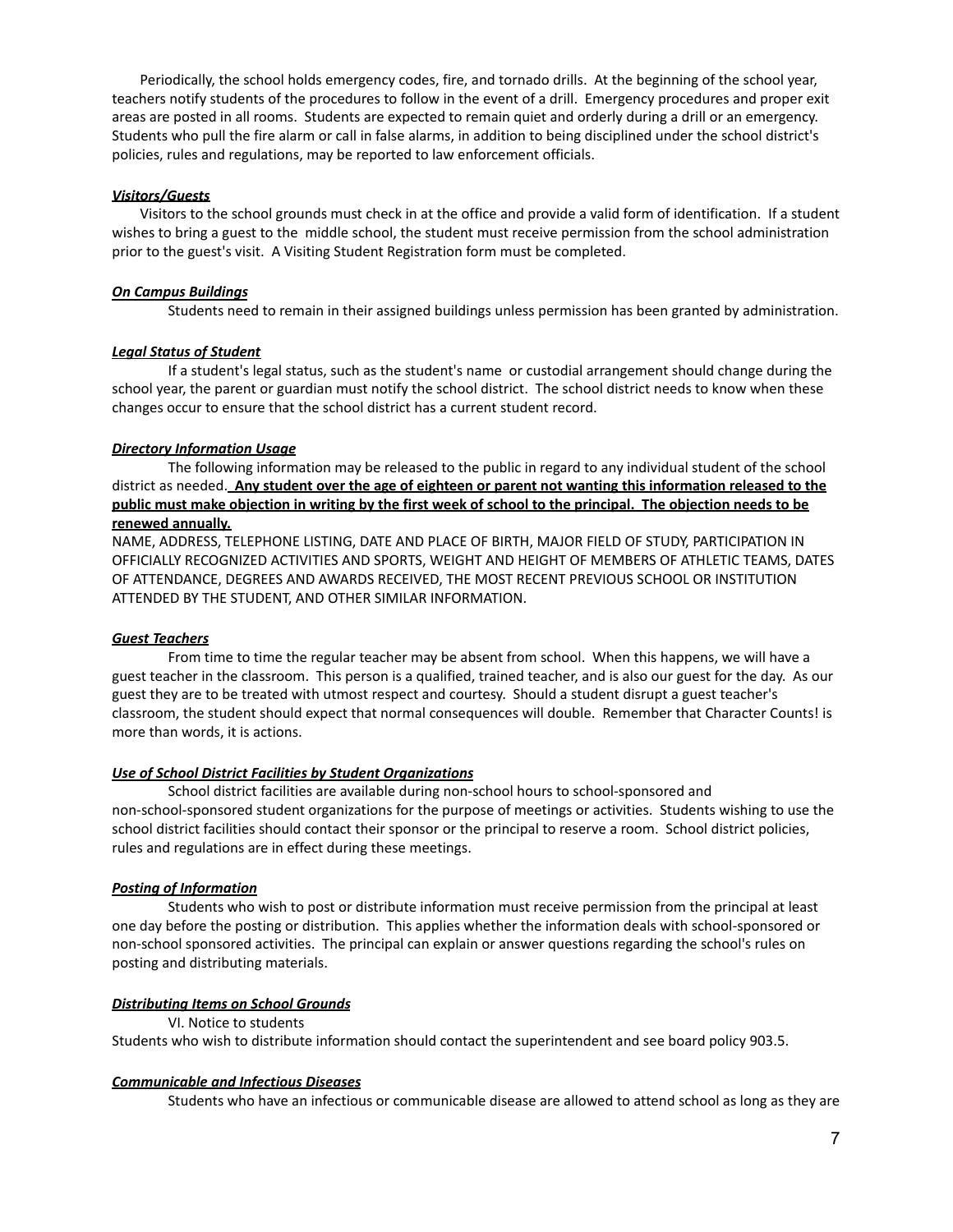able to do so and their presence does not pose an unreasonable risk of harm to themselves or does not create a substantial risk of illness or transmission to other students or employees. If there is a question about whether a student should continue to attend classes, the student shall not attend class or participate in school activities without their personal physician's approval. Infectious or communicable diseases include, but are not limited to mumps, measles and chickenpox.

## *Asbestos Notification*

Asbestos has been an issue of concern for many years. The Asbestos Hazard Emergency Response Act of 1986 (AHERA) was designed to determine the extent of asbestos concerns in the schools and to act as a guide in formulating asbestos management policies for the schools. The school district facilities have been inspected by a certified asbestos inspector as required by AHERA. The inspector located, sampled and determined the condition and hazard potential of all material in the school facilities suspected of containing asbestos. The inspection and laboratory analysis records form the basis of the asbestos management plan.

A certified management planner has developed an asbestos management plan for the school district facilities which includes: notification letters, training for employees, a set of procedures designed to minimize the disturbance of asbestos-containing materials, and plans for regular surveillance of the materials. A copy of the management plan is available for inspection in the office.

## *Open Enrollment*

Iowa's open enrollment law allows students residing in one school district to request a transfer to another school district upon the parent's request. Students wishing to open enroll to another school district must apply for open enrollment by March 1 of the school year preceding the school year in which they wish to open enroll unless there is good cause. Open enrolled students from low-income families may qualify for transportation assistance. Open enrollment may result in loss of athletic eligibility for students open enrolling. Students interested in open enrolling out of the school district must contact the district's business manager for information and forms.

## *Academics*

## *Academic Eligibility for Extracurricular Activities for Middle School Students*

Academic Eligibility for extracurricular activities for Middle School students at Central DeWitt Schools will be following the Iowa Department of Regulations law on student academic eligibility. Students who do not meet this requirement are not allowed the privilege of participating in state association activities. Middle School will be 15 calendar days, the athletic director will determine the dates of no participation.

### *Academic Integrity policy*

Central DeWitt Community School District is committed to academic integrity. The administration and staff expect that all students submit coursework that reflect their own individual and original efforts. Cheating of any kind, including plagiarism, is a direct violation of the academic integrity policy.

This policy covers all aspects of academic integrity, including plagiarism and cheating. All parties involved in the incident will be held to the same consequences.

This policy includes all 7th-12th grade students. Specifics regarding each grade level include:

- **● Grades 7th-9th**
	- Offenses will not carry into the next school year
	- Every incident of violating the policy counts as an offense
- **● Grades 10th-12th**
	- Students will enter 10th grade with a clean slate, but offenses will carry over into subsequent years
	- Every incident of violating the policy counts as an offense
- Violation 1st offense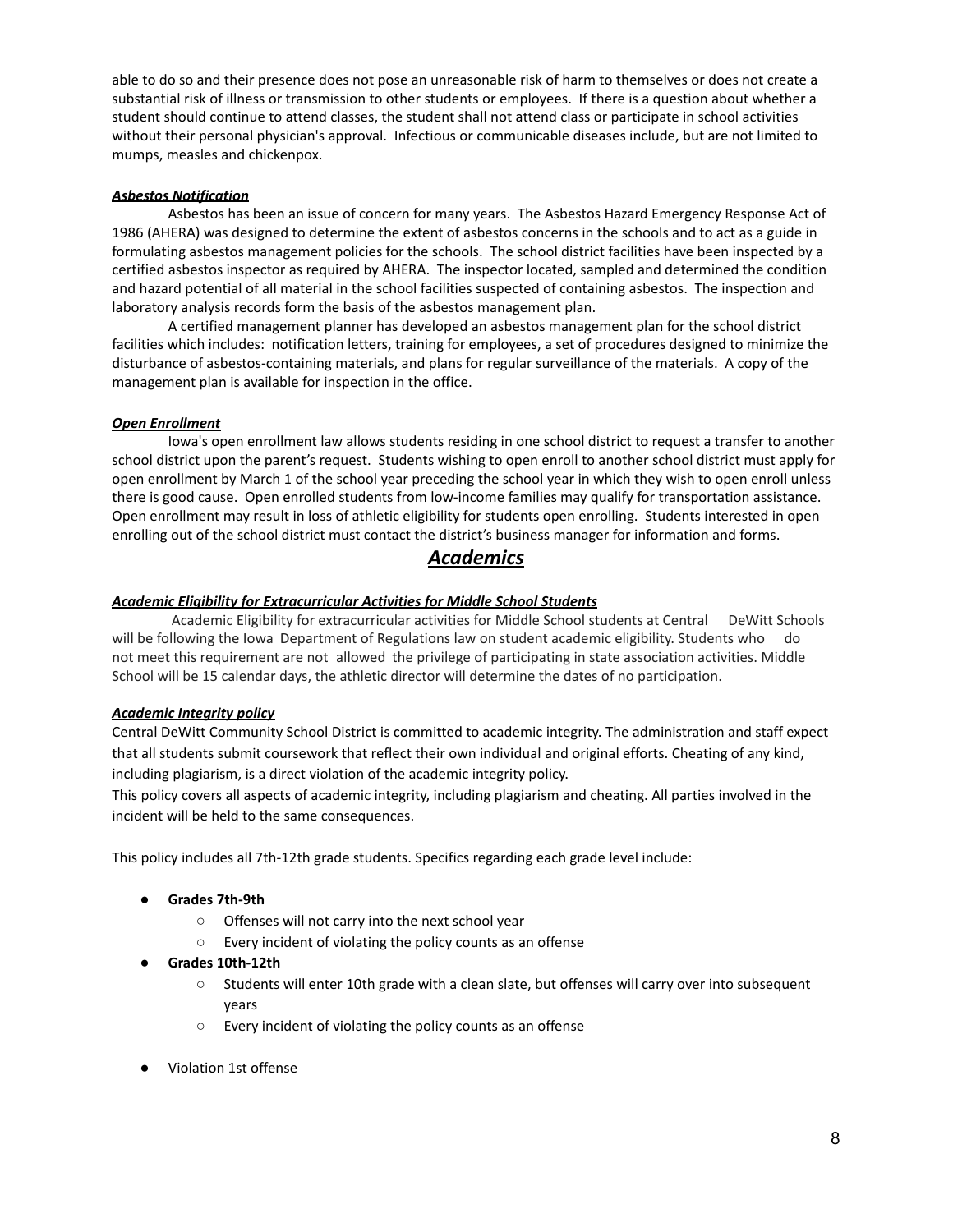- Procedure: Teacher contacts building administrator and parents of student(s) involved Enter details of the incident in Infinite Campus under the Academic Integrity Tab (teacher and building administrator work together on this) The mark in the grade book should reflect the score for the second attempt and be flagged with a comment citing that this is a second attempt due to a violation of the academic integrity policy
- Penalty: Student completes the work (retakes a different version of the assessment, re-writes a paper…) The second attempt can earn no higher than a Developing (DV) mark. This pertains to all situations, paper, project, or test The mark in the grade book should reflect the score for the second attempt and be flagged with a comment citing that this is a second attempt due to a violation of the academic integrity policy
- Violation 2nd offense
- Procedure: Teacher contacts building administrator and parents of student(s) involved Enter details of the incident in Infinite Campus under the Academic Integrity Tab (teacher and building administrator work together on this) The mark in the grade book should reflect the score for the second attempt and be flagged with a comment citing that this is a second attempt due to a violation of the academic integrity policy

Penalty: Student completes the work (retakes a different version of the assessment, re-writes a paper…) The second attempt can earn no higher than a Developing (DV) mark. This pertains to all situations, paper, project, or test. The mark in the grade book should reflect the score for the second attempt and be flagged with a comment citing that this is a second attempt due to a violation of the academic integrity policy Student will be required to research at the college/work to learn about the consequences in those environments and present those findings at a meeting involving the teacher, parents, administrators (*Administrators and Guidance Counselors will facilitate this step*)

- Violation 3rd offense
- Procedure: Teacher contacts building administrators Administrators contact parents. Enter details of the incident in Infinite Campus under the Academic Integrity Tab (teacher and building administrator work together on this)

Penalty: Student will not be eligible to receive credit for the semester in the course where the third offense occurred

## *Homework*

Teachers assign homework, extra class activities or assignments as necessary. Homework is an opportunity for students to practice skills and activities, to share and discuss ideas, to review materials, to become acquainted with resources, to organize thoughts, to prepare for classroom activities or to make up incomplete class work. Students are expected to complete homework on time. Failure to complete homework may result in a failing grade in the class at the middle school level.

## *Incomplete Grades*

Incomplete grades need to be made up within one week of the end of a grading period. Circumstances out of student's control will be dealt with accordingly. This is for students who have missed school.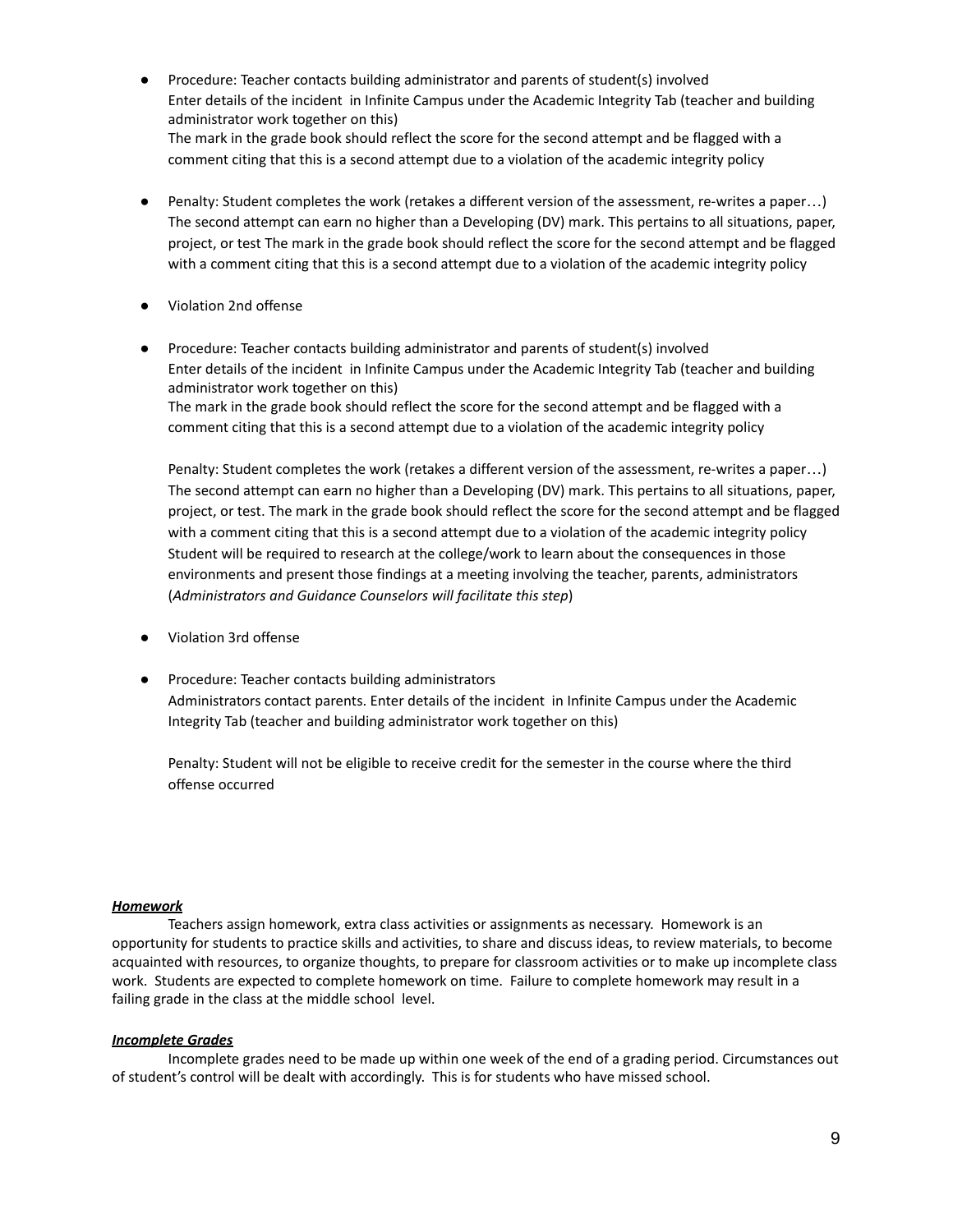### *Standardized Tests*

Students are given standardized tests annually. These tests are used to determine academic progress for individual students, for groups of students and for the school district. Examples of these test may include Iowa Assessments,, MAP, PLAN, etc..

## *Changing Classes/Drop A Class at CDMS*

Students who wish to change a class must do so within **two weeks** after the start of the semester.

### *Physical Education*

Physical education class is required by law. Each student must participate in class. No student may be excused from class for extended periods of time without a doctor's excuse stating the reason for non-participation. A written excuse from a parent will be accepted no more than two consecutive times for a one-day non-participation. If you have an approved excuse, you must still go to class to do a reading and/or writing assignment. Only the physical education teacher may release a student to go to the library (with a pass) after attendance has been taken.

All students will dress for physical education in regulation clothes determined by the school.

### **G***rade Reports*

Grade Reports can be accessed on the Parent Portal of Infinite Campus. A School Messenger (email) will be sent to parents once the quarter are completed.

### *Middle School Honor Roll and Academic Honors*

The school district honors students who excel academically. Students who earn a grade point average of 3.00 (with no F's) or more during a quarter will be named to the honor roll. Honor roll and Grade Point Average will be calculated by points earned for each grade.

### *Middle School Grade Scale*

| 100-90%     | =   | А |
|-------------|-----|---|
| 89-80%      | =   | R |
| 79-70%      | =   | C |
| 69-60%      | $=$ | D |
| 59% & below | =   | F |

### **Central DeWitt Proficiency Scale**

| Scale score                   | Academic<br>Descriptor | Percentage<br>Equivalent | <b>GPA</b><br>Equivalent |
|-------------------------------|------------------------|--------------------------|--------------------------|
| 4                             | Exceeding<br>(EX)      | 100                      | 4.0                      |
| 3.5                           | Securing<br>(SE)       | 95                       | 4.0                      |
| 3                             | Meeting<br>(MT)        | 90                       | 4.0                      |
| 2.5                           | Approaching<br>(AP)    | 85                       | 3.0                      |
| 2                             | Developing<br>(DV)     | 75                       | 2.0                      |
| 1.5                           | Progressing<br>(PR)    | 65                       | 1.0                      |
| 1                             | Beginning              | 60                       | 1.0                      |
| Insufficient Evidence<br>(IE) |                        | 50                       | 0                        |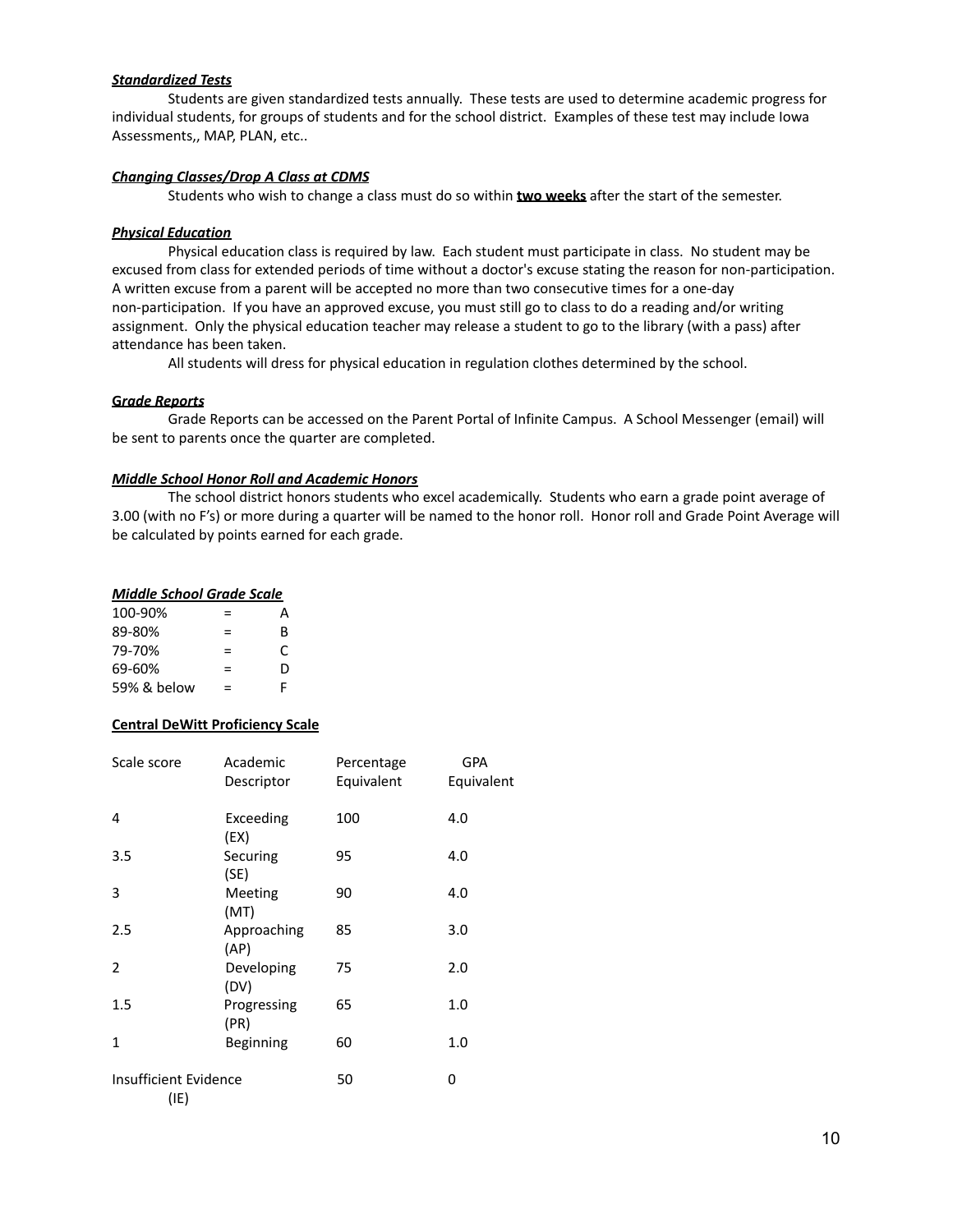Missing Evidence: The student has not submitted any evidence to show understanding of the learning goal

\*\*Incomplete is only used at the end of a grading period when a student has a legitimate reason for not completing the work. The timeline for completion is dependent upon the circumstances\*\*

### **Retake Policy**

1. **SRG**: The two week window begins after the last piece of feedback is given for the unit of study. Once the two week window passes, the entry in the gradebook becomes an IE, or and M (see description above), which both equate to a 50% (which equals a failing grade)

**2. Traditional Grading**: After the two week window, the student's opportunity for a retake may be gone (unless the teacher chooses to extend the window beyond two weeks)

## *Records*

The district policy regarding student records access is provided at the beginning of each school year.

## *Internet Access*

Please refer to the district Acceptable Use Policy.

## *Human Growth and Development*

The school district provides students with instruction in human growth and development. Parents may review the human growth and development curriculum prior to its use and have their child excused from human growth and development instruction. Parents should contact the principal if they wish to review the curriculum or to excuse their child from human growth and development instruction.

## *Inspection of Educational Materials*

Parents and other members of the school district community may view the instructional materials used by students in the office. Copies may be obtained according to board policy. Tests and assessment materials are only available for inspection with the consent of the superintendent. Persons wishing to view instructional materials or to express concerns about instructional materials should contact the superintendent.

## *Attendance*

Students are expected to be in class and to make attendance a top priority. Learning lost due to an absence can never be replaced. Regular attendance and being well prepared for class helps students in school as well as prepares students for adulthood. School attendance is the responsibility of the student and his/her parent/guardian and the school. The school expects that a student will be in school every day and that planning ahead and keeping school attendance as a high priority can minimize most absences. All absences are to be reported to the appropriate attendance secretary.

| High School Office:                | 563-659-0715 |
|------------------------------------|--------------|
| Middle School Office: 563-659-0735 |              |
| Intermediate Office:               | 563-659-4780 |
| Elementary Office:                 | 563-659-0750 |

The school determines whether an absence is excused or unexcused. Excused absences include, but are not limited to, illness, medical or dental appointments not able to be scheduled during out-of-school times, family emergency, death or funeral in family, recognized religious observances and school activities. Unexcused absences include, but are not limited to: tardiness, shopping, tanning sessions, hunting, hair appointments, missing the bus, oversleeping, concerts, preparation or participation in parties, senior pictures or other celebrations and employment.

1. If a student is absent from school, parents are expected to call the school prior to 8:30 A.M. to report the absence. Please give the reason for the absence to help us maintain and track information. If the school is not notified, we will make every effort to locate the parent to verify the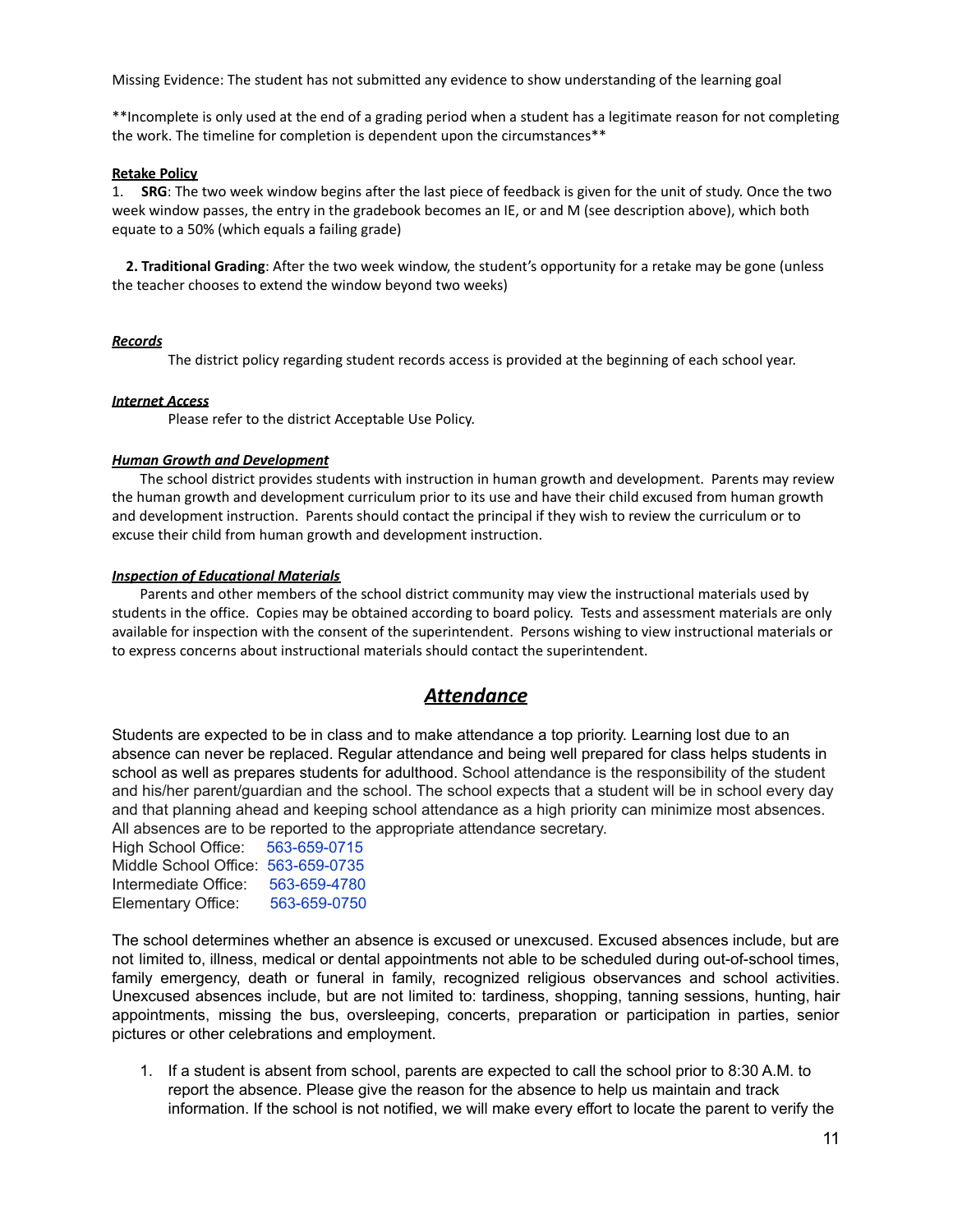security of the student. In cases where telephone contact cannot be made, a home visit may take place. When there is not a working phone, the student must bring a written note, signed by at least one parent/ guardian, on the first day back to school. If the absence is not verified by a parent/guardian, the student will be counted as truant.

- 2. Extended absences due to illness may require a doctor's note of explanation.
- 3. Appointments should be made outside the school day whenever possible.
- 4. If you know your child will be absent in advance (doctor appointment, vacation, etc.), please notify us so that we may make arrangements for your child to receive assignments in advance.
- 5. When children must leave prior to dismissal time, the student's parent/guardian should notify the office of the time and reason by note or a phone call. **Students are not allowed to leave the school building or school grounds unless accompanied and/or approved by a licensed school official and/or a parent/ guardian. This includes the school building and parking lot, etc**. Students must sign out at the office when leaving. Upon returning, students must report to the office to sign back in and obtain an admission slip or pass before going to class. Students are not released to anyone other than their parents/guardians during the school day unless the office has a phone call or a note signed by the student's parent/guardian indicating otherwise.
- 6. Students have the number of days absent plus one day to make up schoolwork upon return from the absence. The principal may request evidence about the absence.
- 7. Students participating in school activities must be in school at least one-half day no later than 11:25 a.m. on the day of the event in order to participate in a school activity. The remaining half-day is considered an excused absence. Only in extraordinary circumstances is this rule waived by the principal.
- 8. All students' parents/guardians may receive a phone call and/or letter of notification when their child(ren) have 10 total absences within the first semester or 15 absences for the school year during second semester.
- 9. If there are ongoing attendance issues following the receipt of a letter of phone call, an additional phone call/meeting will be made/scheduled to discuss ways to resolve attendance issues. This may include the signing of a cooperation agreement.
- 10. In the event, a cooperation agreement is not successful and the student falls under the compulsory attendance law, the family can be referred to the county attorney's office for mediation.

## **Truancy**

Any student absent from school and/or any class without the knowledge and consent of the parent and approval of the school administration will be considered truant. Truancies are considered unexcused absences. To be reinstated, a conference may be required during regular school hours, among the parents and the school administration. Students must make up work missed as a result of a truancy or receive no credit for assignments. Each building will have separate discipline procedures to deal with student truancy.

### **Tardiness**

Students who arrive to school late but prior to 9:00am are considered tardy. The office must receive a phone call or signed note from a parent/guardian. Students must stop in the office to obtain a tardy pass before being allowed into their classrooms. When the school does not receive a phone call or note from a parent/guardian, it is considered an unexcused tardy. Students who arrive late to a class during the day are considered tardy. Classroom teachers will determine if it is considered excused or unexcused and handle accordingly. All students/parents/guardians may receive a phone call and/or letter of notification when their child(ren) have 6 unexcused tardies within a school year.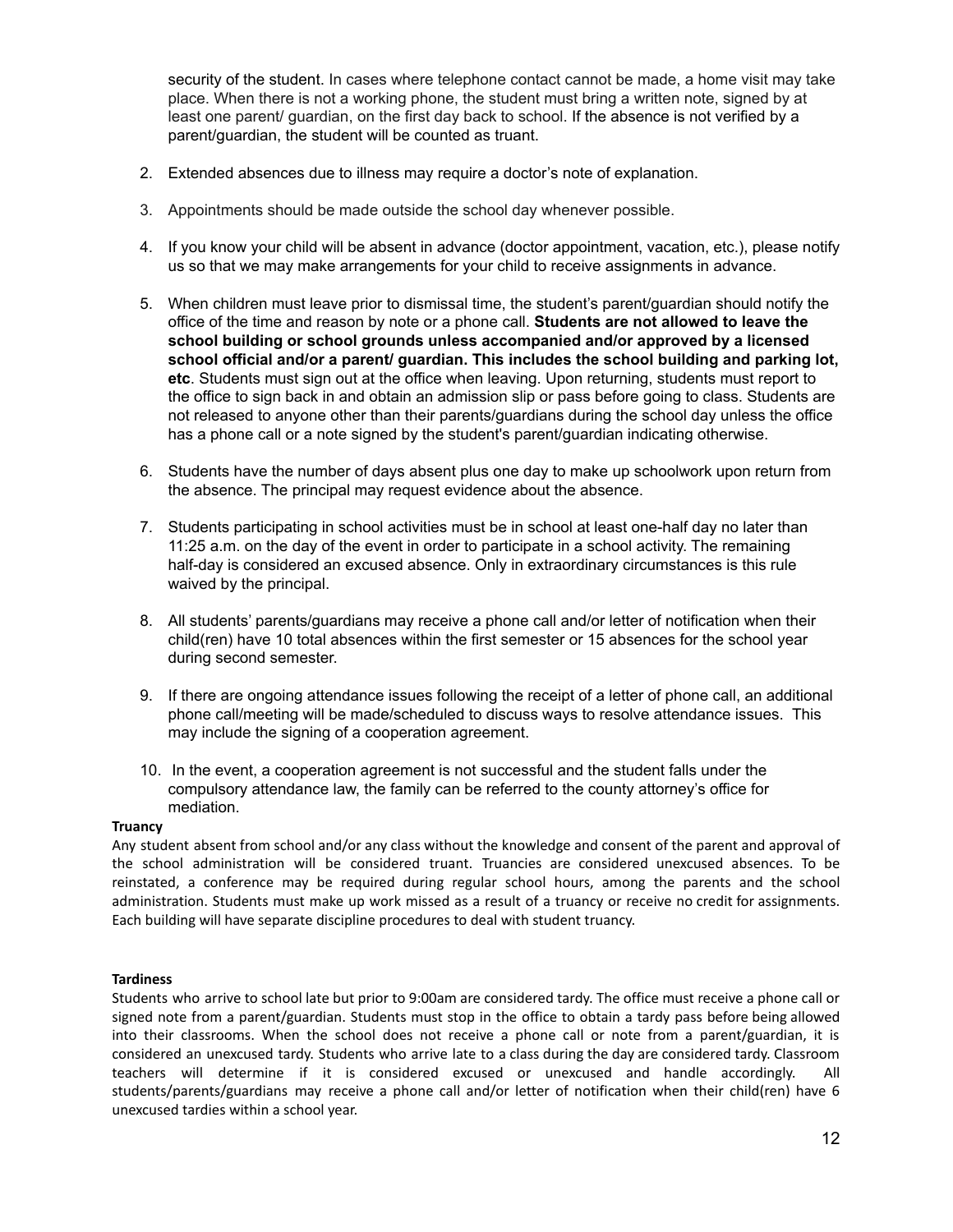## *Closed Campus*

Once students arrive in school they are not to leave the school grounds without permission from the office. When students are excused, they are to sign out and they are to sign back in when they return.

### *Dual Enrollment Students*

Home school or home school assistance program students enrolled in classes or participating in school activities in the school district are subject to the same policies, rules and regulations as other students and are disciplined in the same manner as other students. Dual enrollment students interested in participating in school activities or enrolling in classes should contact the principal.

## *Student Services*

### *Announcements*

Students are responsible for knowing the content of daily announcements which can be found on Infinite Campus. Students who wish to have an item included in the daily announcements must have permission from the principal. Announcements are also emailed to the students daily.

### *Assistance for Students*

Students who may need help with personal or school problems are encouraged to seek help from the guidance or student services departments. Peers, teachers, staff and parents may refer names of students who are in need of assistance.

### *Guidance Program*

The guidance program is designed to help students become well-rounded, productive adults. Confidentiality is maintained by employees involved in the guidance program.

### *Special Education*

Parents who suspect their child has a disability requiring accommodation or special education services are urged to contact their child's school or the Mississippi Bend Area Education Agency (1-800-947-2329) for additional information and a copy of the booklet entitled *Procedural Safeguards Manual for Parents.*

### *Extended Learning Program (ELP)*

The Central DeWitt Community School District provides for students with outstanding talents and abilities in the following areas: general intellectual, specific academic, creativity, leadership, and visual and performing arts. The district uses an integrated gifted programming model with three levels of programming options as outlined in the G/T brochure available at registration or in the school office.

### *Illness or Injury at School*

A student who becomes ill or is injured at school must notify his or her teacher or another employee as soon as possible. In the case of a serious illness or injury, the school shall attempt to notify the parents according to the information on the emergency form. If the student is too ill to remain in school, the student is released to the student's parents or, with parental permission, to another adult person directed by the parents.

While the school district is not responsible for treating medical emergencies, employees may administer emergency or minor first aid if possible. The school contacts emergency medical personnel if necessary and attempts to notify the parents where the student has been transported for treatment.

Students who have an infectious or communicable disease are allowed to attend school as long as they are able to do so and their presence does not pose an unreasonable risk of harm to themselves or does not create a substantial risk of illness or transmission to other students or employees. If there is a question about whether a student should continue to attend classes, the student shall not attend class or participate in school activities without their personal physician's approval. Infectious or communicable diseases include, but are not limited to, mumps, measles and chicken pox.

### *Student Insurance*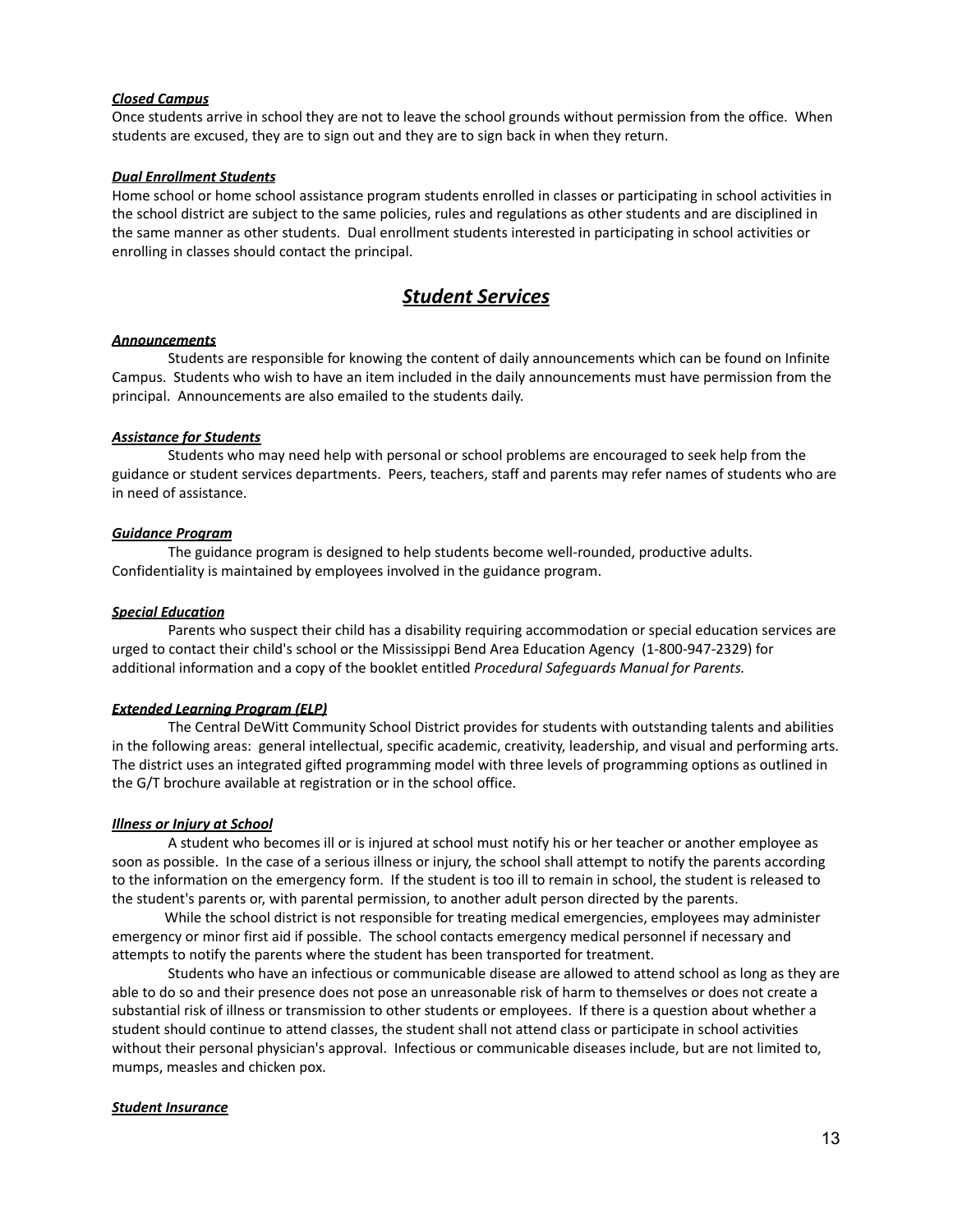Student health and accident insurance is available to students at the beginning of the school year. Parents may purchase insurance for their children at their discretion. Parents who would like more information about student health and accident insurance should contact the office.

Student athletes must have health and accident insurance in order to participate in intramural or extracurricular athletics. Students must provide written proof of insurance prior to the start of the athletic activity. A letter from the parents stating that the student is covered is adequate proof of insurance. Student athletes who do not have and cannot afford insurance should contact their coach.

### *Medication Administration*

Students may need to take prescription or nonprescription medication during school hours. The school must know the medications a student is taking in the event the student has a reaction or illness. Students must provide written instructions for administration of the medication as well as parental authorization to administer the medication.

Medication is held in a locked cabinet and distributed by trained personnel in the office. Medication must be in the original container with the following information on the **parental authorization form**: name of the student; name of the medication; directions for use including dosage, times and duration; name, phone number and address of the pharmacy (if applicable); date of the prescription (if applicable); name of the physician (if applicable); potential side effects; and emergency phone number for parents.

## *Health Screening*

Throughout the year, the school district sponsors health screening for vision and hearing. Students are automatically screened unless the parent submits a note asking the student be excused from the screening. The grade levels included in the screening are determined annually.

## *7-12 Media Center*

- 1. The media center is open from 7:30 a.m. to 3:30 p.m.
- 2. The media specialist and full-time media aide are available to help students and staff.
- 3. Most books are checked out on a two-week basis with a fine of five cents per school day for overdues.
- 4. Reference and books on reserve may be checked out OVERNIGHT only. Magazines may be checked out for a week. Current magazines in plastic covers must stay in the media center until the new issue arrives.
- 5. All materials in the media center including encyclopedias may be checked out with the understanding that lost materials must be paid for by the person checking them out.
- 6. Overdue lists will be sent to students by computer.
- 7. The media specialist and media aide are there to help you. **Ask for help when you need it.**
- 8. Conference rooms are available for small and large group work.
- 9. Students must have a pass from their teacher to use the computers. There are sign-up sheets for the computers in the media center. No students' game disks are allowed.
- 10. In order to maintain a clean environment, food and beverages are not allowed in the media center during school hours.

### *Nutritional Services*

Nutrition Services provide breakfast and lunch according to Federal Guidelines. Personal identification number is required to purchase a meal. Cashiers will start telling students what their balance is when they have \$5.00 left in their account. Students grades 4-12 wanting a lunch and not having money to purchase a lunch will be allowed to charge a meal up to the negative -\$10.00 limit. No extra's or Ala Carte items will be allowed when the student has a negative balance. When the student reaches the designated negative limit for their grade level a letter will be sent home from the Nutrition Director explaining what they owe and it will ask the parent to fill out a free and reduced eligibility form. Once the student reaches that negative limit they will be asked to pack a lunch from home and will need to eat breakfast at home before they come to school.

## *Cafeteria*

The district food and nutrition services provide breakfast and lunch for all students. Breakfast is served from 7:25 a.m. until 7:55 a.m. Each student is assigned a personal identification number to access their private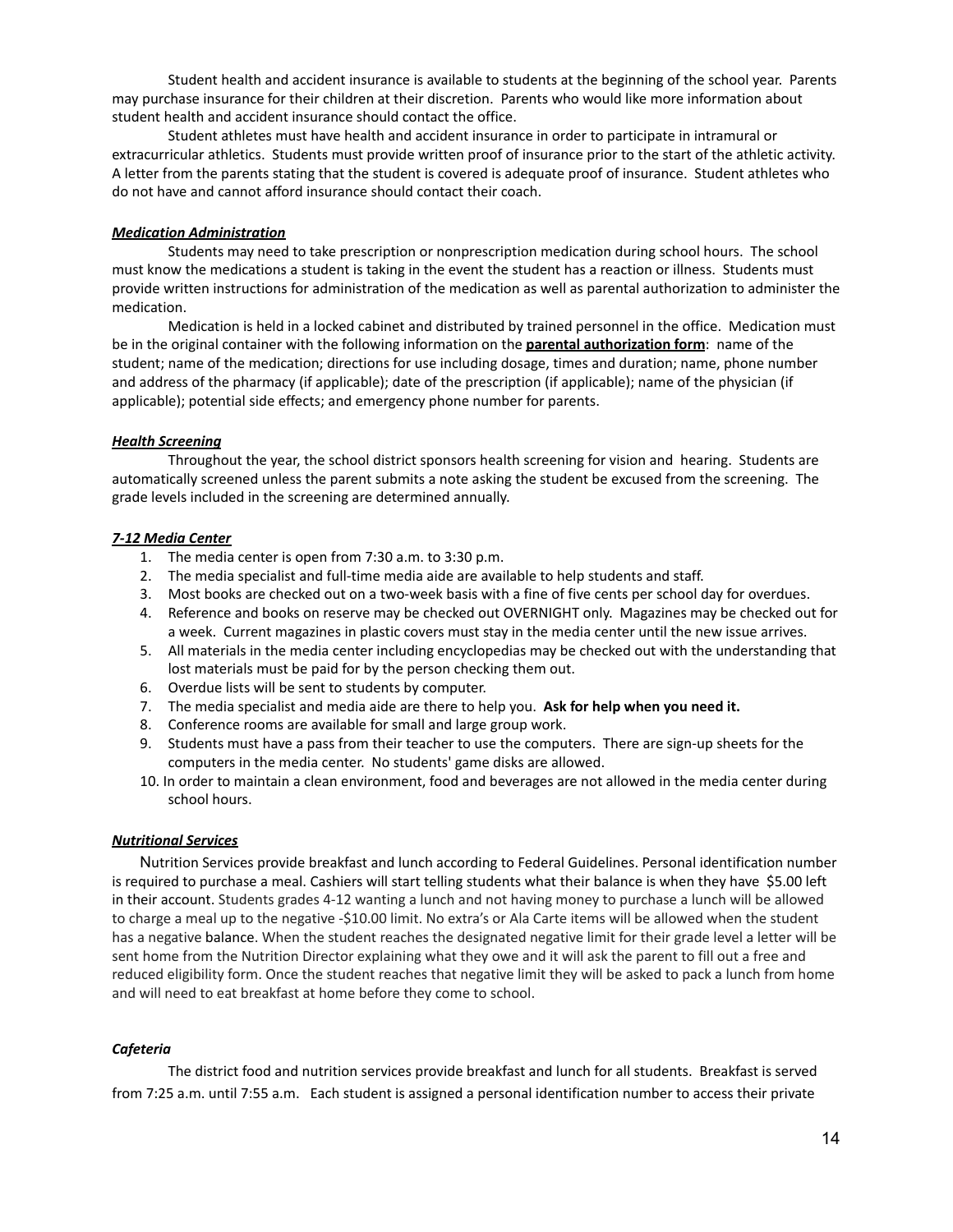account. Students must keep money in their account in order to eat hot lunch. Students may bring their own sack lunch and purchase drinks here. Fast food (Subway, McDonald's, etc.) is not allowed in the cafeteria. Students may eat lunch with a parent as long as permission is secured from an administrator and no class time is missed. In order to provide a lunchroom environment that is comfortable, provides good eating habits, and allows enough time to complete and enjoy the meal, we have adopted the following rules and procedures:

- 1) Go through the line in an orderly and quiet fashion.
- 2) Sit where the supervisor assigns you.
- 3) Avoid loud talking and noise.
- 5) Keep the cafeteria as clean as possible.
- 6) Pop and Energy Drinks are not allowed in the cafeteria.
- 7) Exit when dismissed in a quiet and orderly manner.
- 8) No food is to leave the cafeteria.

Students whose families meet the income guidelines for free and reduced price lunch, the Family Investment Program (FIP), Supplemental Security Income (SSI), transportation assistance under open enrollment, or who are in foster care are eligible to have their student fees waived or partially waived. Students whose families are experiencing a temporary financial difficulty may be eligible for a temporary waiver of student fees. Parents or students who believe they may qualify for temporary financial hardship should contact the Principal or Nutrition Director at registration time for a waiver form. This waiver does not carry over from year to year and must be completed annually.

### *Pop/Energy Drinks/Colored Water/Juice/Coffee at School*

Students are **not allowed** to have these items at school unless it is for a classroom function that has been cleared by the office.

### *Lost and Found*

Items that are found should be returned to the office for storage until the owner can be located.

### *Field Trips*

In certain classes, field trips and excursions are authorized and may be taken as an extension of the classroom to contribute to the achievement of the educational goals of the school district. If a field trip is required for a course, students are expected to attend the field trip. Absences in other classes or school activities due to attendance on field trips or excursions are considered excused absences.

While on field trips, students are guests and considered ambassadors and representatives of the school district. Students must treat employees, chaperones and guides with respect and courtesy. Prior to attending a field trip, students must return a note signed by the student's parents. If a student has an in or out-of-school suspension, he/she is not to attend any extra curricular activities during the suspension. Faculty may deny student attendance on field trips if he/she has had either an in or out-of-school suspension.

### *Complaints and Grievances*

Student complaints and grievances regarding board policy or administrative regulations and other matters should be addressed to the student's teacher or another licensed employee other than the administration for resolution of the complaint. It is the goal of the board to resolve student complaints at the lowest organizational level.

If a complaint cannot be resolved by a licensed employee, the student may discuss the matter with the principal within three days of the employee's decision. If a matter cannot be resolved by the principal, the student may discuss it with the superintendent within five days after speaking with the principal. If the matter is not satisfactorily resolved by the superintendent, the student may ask to have the matter placed on the board agenda of a regularly scheduled board meeting in compliance with board policy.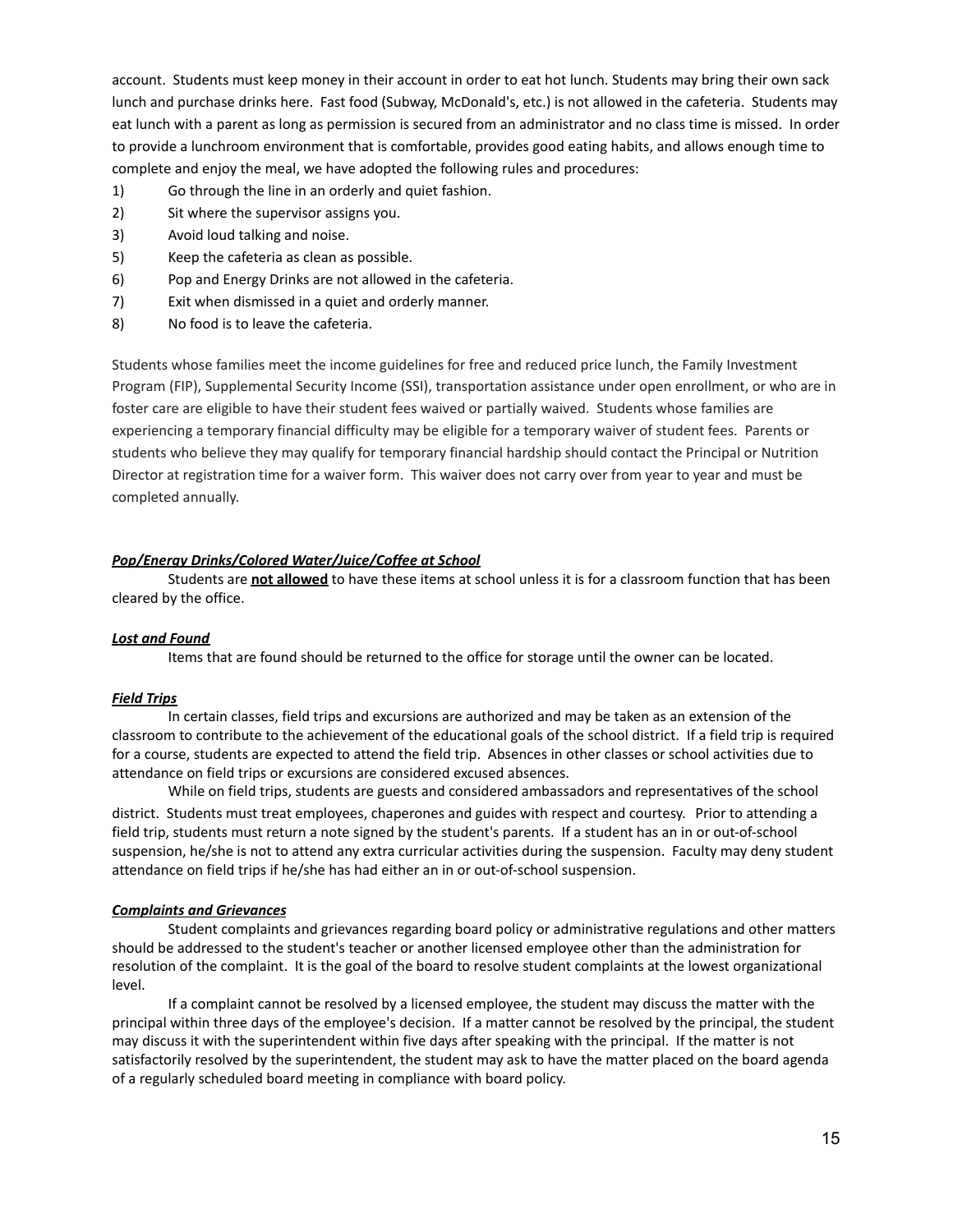## *Buses and Other School District Vehicles*

Buses are primarily used to transport students to and from school. Students who ride the bus and other school district vehicles to and from school, extracurricular activities or any other destination must comply with school district policies, rules and regulations. Students are responsible to the driver while on the bus or in another school vehicle, loading or unloading or leaving the bus. The driver has the ability to discipline a student and may notify the principal of a student's inappropriate bus conduct. Any change in bus assignments must be cleared through the principal or director of transportation.

The board supports the use of video cameras on school buses as a means to monitor and maintain a safe environment for students and employees. The video cameras may be used on buses used for transportation to and from school, field trips, curricular events and extracurricular events. The contents of the videotapes may be used as evidence in a student disciplinary proceeding.

## *Behavior Guidelines*

### *Care of School Property*

Students are expected to take care of school property including desks, chairs, books, lockers, computers and school equipment. **All students will be required to use their lockers.** Vandalism is not tolerated. Students found to have destroyed or otherwise harmed school property may be required to reimburse the school district. In certain circumstances, students may be reported to law enforcement officials.

### *Interferences in School*

By state law, Board of Education policy and administrative policy, no student may be on school grounds with items of contraband which may include but is not limited to nonprescription controlled substances, such as barbiturates, marijuana, cocaine, amphetamines, apparatus used for the administration of controlled substances, alcoholic beverages, tobacco, lighters, weapons (including pocket knives), explosives, poisons and stolen property. Students who bring a firearm to school may be expelled for not less than twelve months.

### *Cell Phone and Listening Device Policy*

## **Students are to have their cell phones turned off or on silent from the hours of 7:55am-3:00pm** unless granted permission from a staff member. Phones are to be kept in their lockers or computer bags not in pockets if

you have it with you it needs to be put in the green basket when you enter the classroom. If a cell phone or music listening device is taken from a student during the school day, it will be handled in the following manner. **First offense**: The phone will be turned into the office. The student will be given the device back at the end of the school day.

**Second offense:** A parent/guardian has to pick up from the office.

**Third offense:** A parent/guardian has to pick up from the office.

**Fourth offense:** 1 day inschool

**Continued offense:** 2 days inschool and the student will have to turn the phone into the office every day for the remainder of the school year.

### *Hall Rules*

- 1. Students are required to walk in the halls.
- 2. Avoid excessive noise, no shouting.
- 3. Do not gather in "social groups" in the hallways or restrooms.
- 4. Students must have a pass from a teacher or office to be in the halls during class time.

### *Detention*

A detention is an official reminder for offenses of a disciplinary nature. Middle school detentions are assigned at the discretion of the staff member assigning the consequence. Middle school detentions times will always begin at 3:00 pm and can last as long as 3:30 pm.

Failure to serve a detention will result in an additional detention. Any request for a change in detention time must be made in the office by noon. The staff member assigning a detention will let the student know the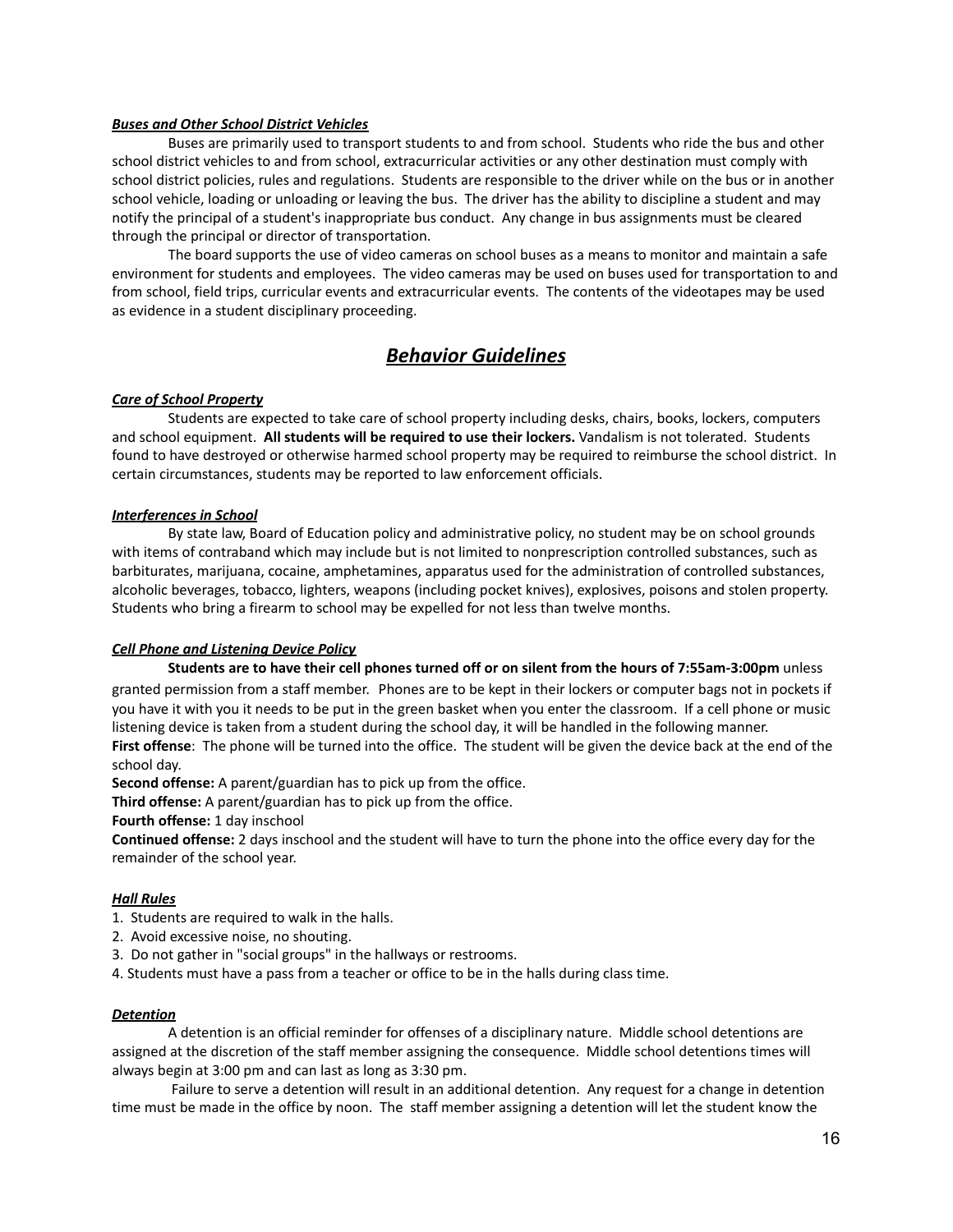place designated to serve the detention.

## **ANTI-BULLYING/HARASSMENT POLICY**

The Central DeWitt Community School District is committed to providing all students with a safe and civil school environment in which all members of the school community are treated with dignity and respect. Bullying and/or harassment of or by students, staff, and volunteers is against federal, state, and local policy and is not tolerated by the board. Bullying and/or harassing behavior can seriously disrupt the ability of school employees to maintain a safe and civil environment, and the ability of students to learn and succeed. Therefore, it is the policy of the state and the school district that school employees, volunteers, and students shall not engage in bullying or harassing behavior in school, on school property, or at any school function or school-sponsored activity.

## **Definitions**

For the purposes of this policy, the defined words shall have the following meaning:

· "Electronic" means any communication involving the transmission of information by wire, radio, optic cable, electromagnetic, or other similar means. "Electronic" includes but is not limited to communication via electronic mail, internet-based communications, pager service, cell phones, and electronic text messaging.

· "Harassment" and "bullying" shall mean any electronic, written, verbal, or physical act or conduct toward a student based on the individual's actual or perceived age, color, creed, national origin, race, religion, marital status, sex, sexual orientation, gender identity, physical attributes, physical or mental ability or disability, ancestry, political party preference, political belief, socioeconomic status, or familial status, and which creates an objectively hostile school environment that meets one or more of the following conditions:

(1) Places the student in reasonable fear of harm to the student's person or property.

(2) Has a substantial detrimental effect on the student's physical or mental health.

(3) Has the effect of substantially interfering with a student's academic performance.

(4) Has the effect of substantially interfering with the student's ability to participate in or benefit from the services, activities, or privileges provided by a school.

· "Trait or characteristic of the student" includes but is not limited to age, color, creed, national origin, race, religion, marital status, sex, sexual orientation, gender identity, physical attributes, physical or mental ability or disability, ancestry, political party preference, political belief, socioeconomic status, or familial status.

· "Volunteer" means an individual who has regular, significant contact with students.

### **Filing a Complaint**

A Complainant who wishes to avail himself/herself of this procedure may do so by filing a complaint with the superintendent or superintendent's designee*.* An alternate will be designated in the event it is claimed that the superintendent or superintendent's designee committed the alleged discrimination or some other conflict of interest exists. Complaints shall be filed within 180 days of the event giving rise to the complaint or from the date the Complainant could reasonably become aware of such occurrence*.* The Complainant will state the nature of the complaint and the remedy requested. The Complainant shall receive assistance as needed.

School employees, volunteers, and students shall not engage in reprisal, retaliation, or false accusation against a victim, witness, or an individual who has reliable information about an act of bullying or harassment.

### **Investigation**

The school district will promptly and reasonably investigate allegations of bullying or harassment. The superintendent or the superintendent's designee (hereinafter "Investigator") will be responsible for handling all complaints alleging bullying or harassment. The Investigator shall consider the totality of circumstances presented in determining whether conduct objectively constitutes bullying or harassment. The superintendent or the superintendent's designee shall also be responsible for developing procedures regarding this policy.

### **Decision**

If, after an investigation, a student is found to be in violation of this policy, the student shall be disciplined by appropriate measures, which may include suspension and expulsion. If after an investigation a school employee is found to be in violation of this policy, the employee shall be disciplined by appropriate measures, which may include termination. If after an investigation a school volunteer is found to be in violation of this policy, the volunteer shall be subject to appropriate measures, which may include exclusion from school grounds.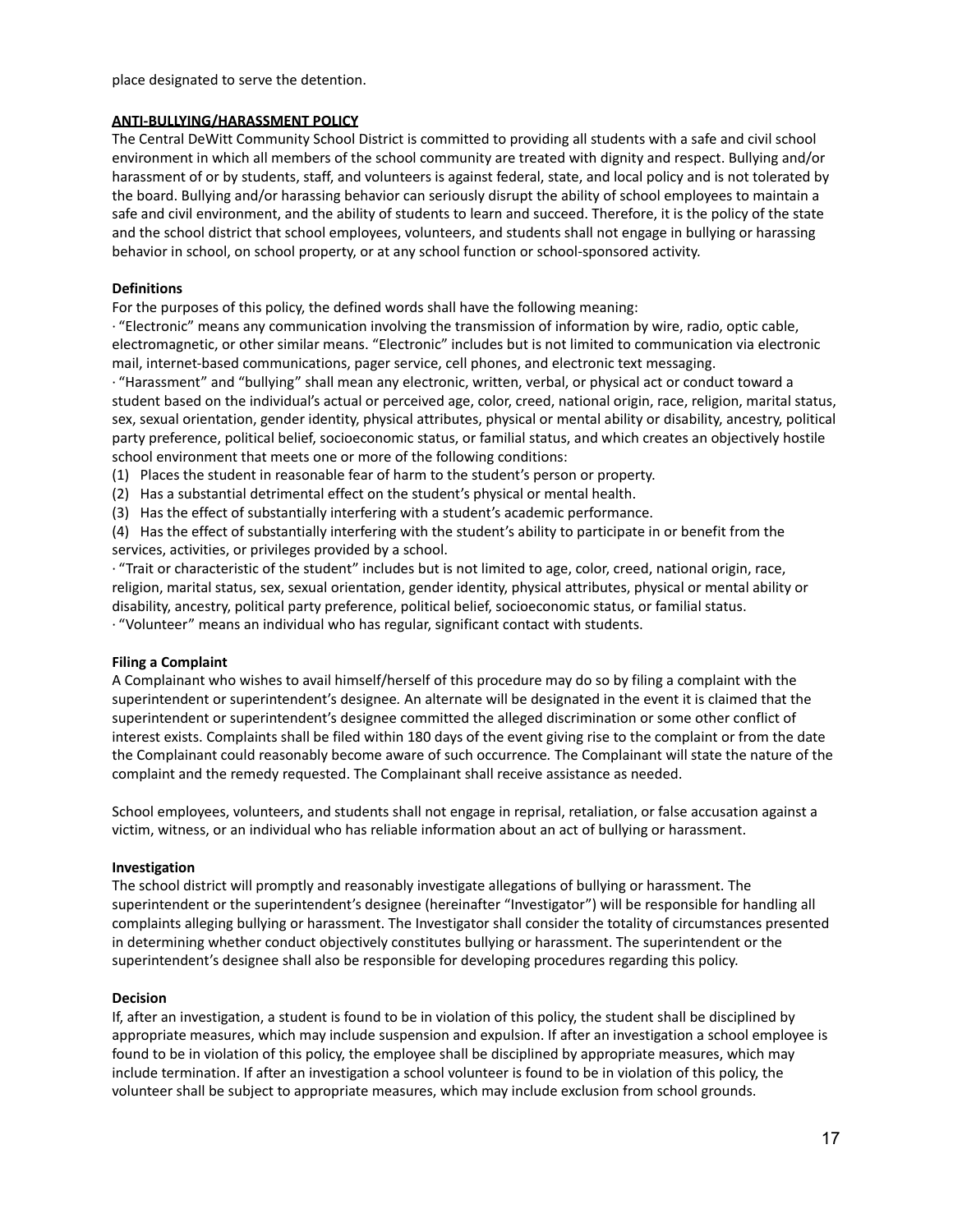A school employee, volunteer, or student, or a student's parent or guardian who promptly, reasonably, and in good faith reports an incident of bullying or harassment, in compliance with the procedures in the policy adopted pursuant to this section, to the appropriate school official designated by the school district, shall be immune from civil or criminal liability relating to such report and to participation in any administrative or judicial proceeding resulting from or relating to the report.

Individuals who knowingly file false bullying or harassment complaints and any person who gives false statements in an investigation may be subject to discipline by appropriate measures, as shall any person who is found to have retaliated against another in violation of this policy. Any student found to have retaliated in violation of this policy shall be subject to measures up to, and including, suspension and expulsion. Any school employee found to have retaliated in violation of this policy shall be subject to measures up to, and including, termination of employment. Any school volunteer found to have retaliated in violation of this policy shall be subject to measures up to, and including, exclusion from school grounds.

If harassment is proven, the policy is: FIRST OFFENSE: warned and explanation of harassment (all types). SECOND OFFENSE: one to two days in-school suspension and parents notified. Repeat offenses could go to the school board for possible expulsion.

### **Publication of Policy**

The board will annually publish this policy. The policy may be publicized by the following means:

- · Inclusion in the student handbook,
- · Inclusion in the employee handbook
- · Inclusion in the registration materials
- · Inclusion on the school or school district's website,

### *Illegal Items Found in School or in Students' Possession*

Students are prohibited from distributing, dispensing, manufacturing, possessing, using, and being under the influence of alcohol, drugs or look-a-like substances; and possessing or using tobacco, tobacco products or look-a-like substances. Parents of students found in violation of this policy may be contacted and the students face disciplinary action that could include suspension and/or expulsion. They may also be reported to law enforcement officials. **Students found with illegal drugs may face a 10-day suspension**.

Students bringing to school or possessing dangerous weapons, including firearms, or look-alikes will be referred to law enforcement authorities. The superintendent shall have the authority to recommend this expulsion requirement be modified for students on a case-by-case basis. For purposes of this portion of this policy, the term "firearm" includes, but is not limited to, any weapon which is designed to expel a projectile by the action of any explosive, the frame or receiver of any such weapon, a muffler or silencer for such a weapon, or any explosive, incendiary or poison gas.

#### *Violence*

The Central DeWitt Community School District will not tolerate violence or the threat of violence. Assault and battery, or threat of, to a school employee will result in immediate suspension of the student involved and a recommendation to the Board for expulsion. Assault and battery on the part of one student to another may subject the student to discipline that could include suspension or a recommendation for expulsion. Charges may be filed with the appropriate authorities. **All students who willingly participate in a fight** may be suspended and parents may be required to come to school for a hearing.

### *Terrorism*

It is an act of terrorism to begin or circulate a report or warning about violence, fire, epidemic or other catastrophe, knowing such a report is false or warning is baseless. Never make a threat about harming someone or bringing a weapon to school.

All threats of violence, whether oral, written, or symbolic, against students, employees, visitors, or to school facilities are prohibited. All such threats will be promptly investigated. Law enforcement may be contacted. Threats issued and delivered away from school or school activities may be grounds for disciplinary action if the threat impacts the orderly and efficient operation of the school.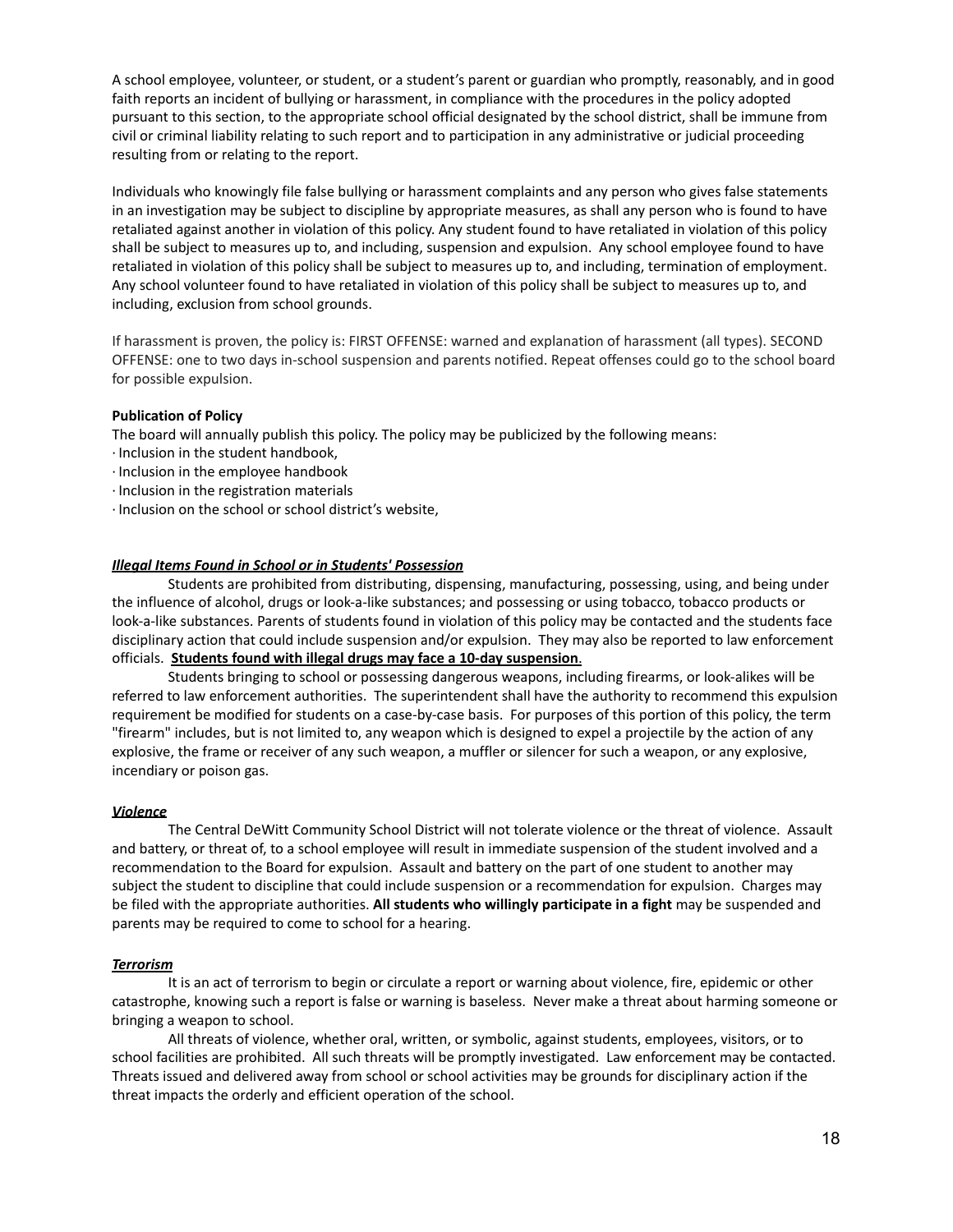Students engaging in threatening behavior will face disciplinary consequences up to and including expulsion. The following factors will be considered in determining the extent to which a student will be disciplined for threatening or terroristic behavior: the background of the student, including any history of violence or prior threatening behavior; the student's access to weapons of any kind; the circumstances surrounding the threat; the age of the student; the mental and emotional maturity of the student; cooperation of the student and his or her parent(s) or guardian(s) in the investigation; the existence of the student's juvenile or criminal history; the degree of legitimate alarm or concern in the school community created by the threat; and any other relevant information from any credible source.

### *Abuse of Students by School District Employees-Code No. 402.3*

Physical or sexual abuse of students, including inappropriate and intentional sexual behavior, by employees will not be tolerated. The definition of employees for the purpose of this policy includes not only those who work for pay but also those who are volunteers of the school district under the direction and control of the school district. Employees found in violation of this policy will be subject to disciplinary action up to and including discharge.

The school district will respond promptly to allegations of abuse of students by school district employees by investigating or arranging for the investigation of an allegation. The processing of a complaint or allegation will be handled confidentially to the maximum extent possible. Employees are required to assist in the investigation when requested to provide information and to maintain the confidentiality of the reporting and investigation process.

The school district has appointed a Level I investigator and alternate Level I investigator. The school district has also arranged for a trained, experienced professional to serve as the Level II investigator. The Level I investigator and alternate will be provided training in the conducting of and investigation at the expense of the school district. The names of the investigators shall be listed in the student handbook, published annually in the local newspaper and posted in all school facilities.

The Level I investigators are: Carl Small (7-9 Counselor) 659-0735 and Tanya Glennon (PK-3 Counselor) 659-0750. The Level II investigators are: The DeWitt Police Department and the Clinton County Sheriff's Office

### *Physical Restraint of Students*

State law forbids school employees from using corporal punishment against any student. Certain actions by school employees are not considered corporal punishment. Additionally, school employees may use "reasonable and necessary force, not designed or intended to cause pain" to do certain things, such as prevent harm to persons or property.

State law also places limits on school employees' abilities to restrain or confine and detain any student. The law limits why, how, where, and for how long a school employee may restrain or confine and detain a child. If a child is restrained or confined and detained, the school must maintain documentation and must provide certain types of notice to the child's parent.

If you have any questions about this state law, please contact your school. The complete text of the law and additional information is available on the Iowa Department of Education's Website link [\(http://www.iowa.gov/educate/](http://www.iowa.gov/educate/)) and search for Timeout, Seclusion and Restraint.

### *Extortion*

Threatening other students or extorting money or property from them is prohibited. Extreme disciplinary action will be imposed upon those who attempt this. Students who are victims of such acts are asked and encouraged to report to teachers or the office so that definite action can be taken.

#### *Gambling*

Playing cards, flipping or matching coins, rolling dice for money or any other form of gambling will not be permitted. Teachers will confiscate any money or material and refer students involved to the office. Repeated violations will be cause for suspension or placement on the expulsion penalty track.

#### *Weapons Policy*

The Central DeWitt Community School District will not tolerate the possession and/or use of dangerous weapons or look-a-like weapons. Such items are not to be possessed by a student while they are on school district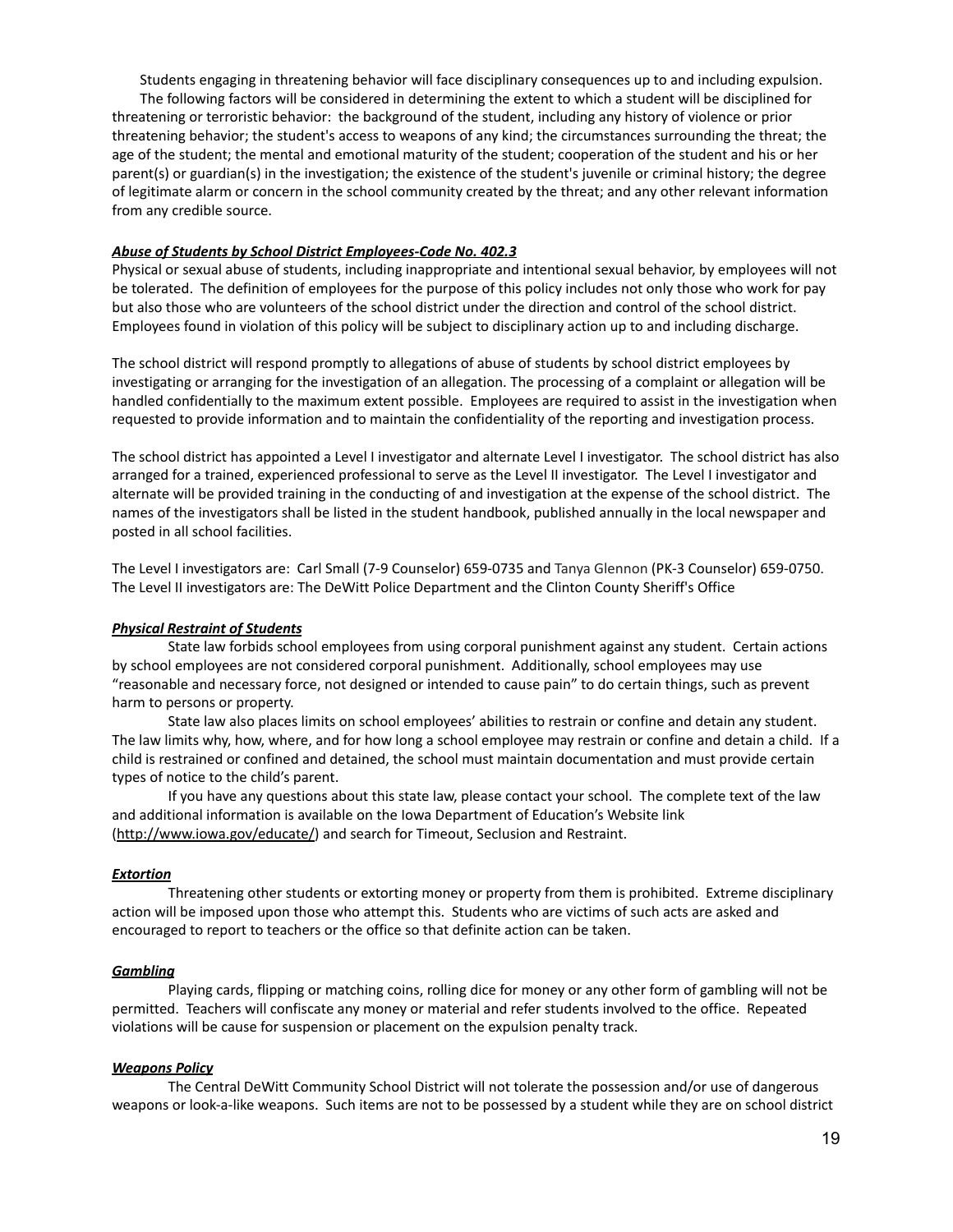property, while attending or engaged in school activities, or while away from school grounds if their possession may have an adverse impact on the order and operation, efficient management and/or welfare of the school district.

Weapons are identified in two categories:

A. Articles commonly used or designed to inflict bodily harm or to intimidate other persons. Dangerous weapons include but are not limited to firearms, knuckles, chemical irritants, knives of all types, chains, clubs, stars, daggers, razors, instruments equipped with sharp blades or points, look-alike/mock/replica weapons, shells, ammunition or any other explosive material, etc.

B. Articles designed for other purposes but which are being used, or threatened to be used to inflict bodily harm or intimidate. These articles include but are not limited to baseball bats, belts, combs, pencils, files, compasses, scissors, chemical irritants, chains, etc.

"Possession" means having a weapon in the student's personal possession, which includes the student's person, vehicle, clothing, jacket, bike bag, purse, desk, book bag, locker, or other container or area of confinement used by the student whether personal or school-owned. A student acting in an aggressive or belligerent manner with any article will be administratively judged to be in possession of a weapon and will be subject to disciplinary action, including suspension or expulsion proceedings. Students bringing a weapon or look-a-like weapon to school may be immediately suspended from school and recommended to the school board for expulsion. Students bringing a firearm to school or possessing a firearm on school property shall be expelled for not less than twelve months and will be referred to law enforcement authorities.

In support of the district weapons policy students will not be allowed to carry or wear chains, such as **those attached to pants, shorts, and connected to wallets or other items**.

For a more detailed explanation of this policy, please refer to the Required Publications Handbook.

### *Search and Seizure*

School district property is held in public trust by the board. School district authorities may, without a search warrant, search students, or protected student areas based on a reasonable and articulable suspicion that a school district policy, rule, regulation or law has been violated. The search shall be in a manner reasonable in scope to maintain order and discipline in the schools, promote the educational environment, and protect the safety and welfare of students, employees and visitors to the school district facilities. The furnishing of a locker, desk or other facility or space owned by the school and provided as a courtesy to a student, even if the student provides the lock for it, shall not create a protected student area and shall not give rise to an expectation of privacy with respect to the locker, desk, or other facility.

School authorities may seize any illegal, unauthorized or contraband materials discovered in the search. Items of contraband may include, but are not limited to, non prescription controlled substances, marijuana, cocaine, amphetamines, barbiturates, apparatus used for controlled substances, alcoholic beverages, tobacco, weapons, explosives, poisons and stolen property. Such items are not to be possessed by a student while they are on school district property or on property within the jurisdiction of the school district; while on school owned and/or operated school or chartered buses; while attending or engaged in school activities; and while away from school grounds if misconduct will directly affect the good order, efficient management and welfare of the school district. Possession of such items will be grounds for disciplinary action including suspension or expulsion and may be reported to local law enforcement officials. The board believes that illegal, unauthorized or contraband materials may cause material and substantial disruption to the school environment or presents a threat to the health and safety of students, employees, or visitors on the school district premises or property within the jurisdiction of the school district.

It shall be the responsibility of the superintendent, in conjunction with the principals, to develop administrative regulations regarding this policy.

#### *SEARCH AND SEIZURE REGULATION*

I. Searches, in general.

A. Reasonable and Articulable Suspicion: A search of a student will be justified when there are reasonable grounds for suspicion that the search will turn up evidence that the student has violated or is violating the law or school district policy, rules, or regulations affecting school order.

Reasonable suspicion, may be formed by considering factors such as the following:

- (1) eyewitness observations by employees;
- (2) information received from reliable sources;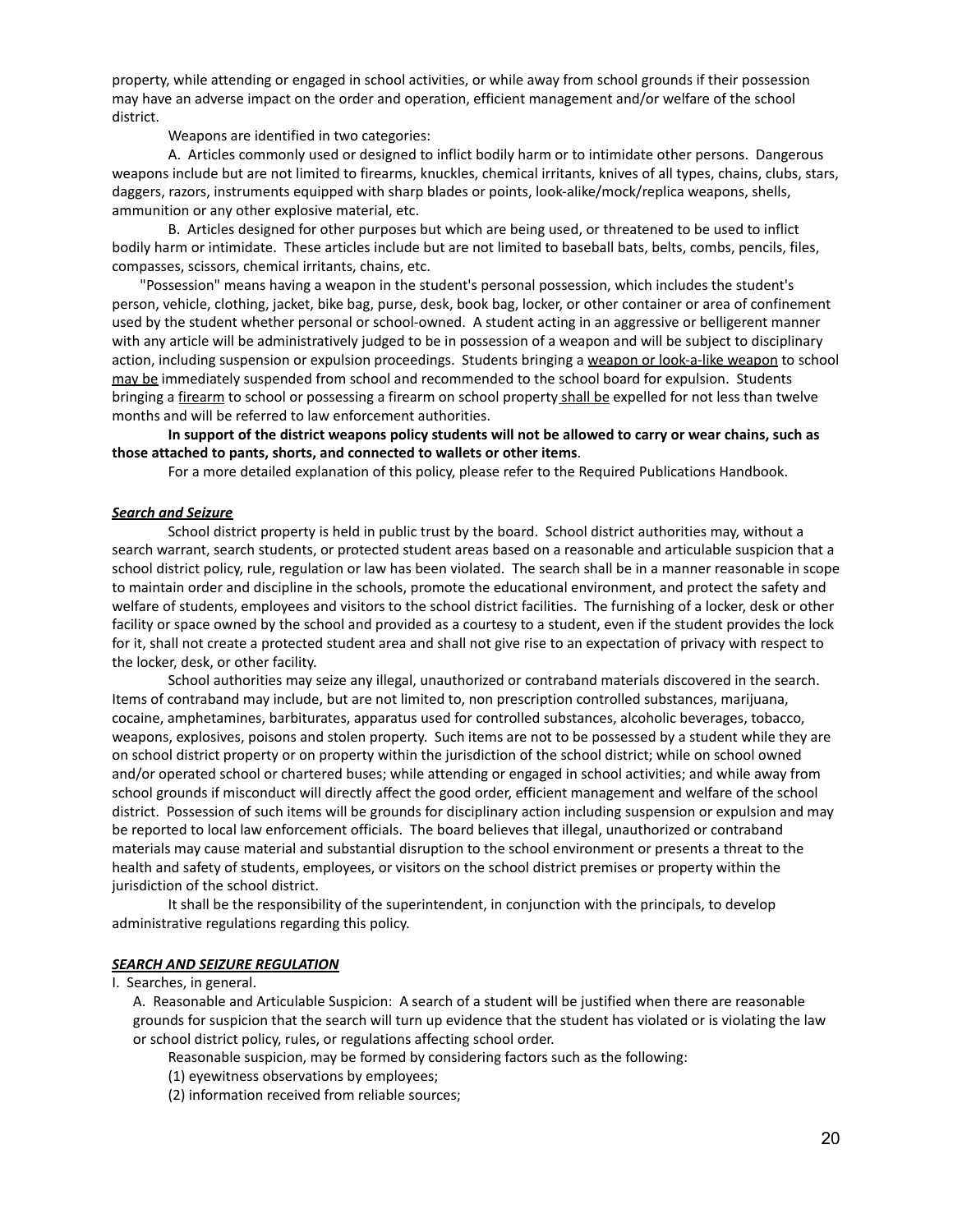(3) suspicious behavior by the student; or,

(4) the student's past history and school record although this factor alone is not sufficient to provide the basis for reasonable suspicion.

B. Reasonable Scope: A search will be permissible in its scope or intrusiveness when the measures adopted are reasonably related to the objectives of the search. Reasonableness of scope or intrusiveness may be determined based on factors such as the following:

- (1) the age of the student
- (2) the sex of the student
- (3) the nature of the infraction
- (4) the emergency requiring the search without delay
- II. Types of Searches

### A. Personal Searches

1. A student's person and/or personal effects (e.g., purse, backpack, etc.) may be searched when a school official has reasonable suspicion to believe the student is in possession of illegal or contraband items or has violated school district policies, rules, regulations or the law affecting school order.

2. Personally intrusive searches will require more compelling circumstances to be considered reasonable.

(a) Pat-Down Search: If a pat-down search or a search of a student's garments (such as jackets, socks, pockets, etc.) is conducted, it will be conducted in private by a school official of the same sex as the student and with another adult witness of the same sex present, when feasible.

(b) A more intrusive search, short of a strip search, of the student's person, handbags, book bags, etc., is permissible in emergency situations when the health and safety of students, employees, or visitors are threatened. Such a search may only be conducted in private by a school official of the same sex as the student, with an adult of the same sex present unless the health or safety of students will be endangered by the delay which may be caused by following these procedures.

B. Locker Inspections

1. Although school lockers are temporarily assigned to individual students, they remain the property of the school district at all times. The school district has a reasonable and valid interest in insuring the lockers are properly maintained. For this reason, lockers are subject to unannounced inspections and students have no legitimate expectations of privacy in the locker. Periodic inspections of all or a random selection of lockers may be conducted by school officials in the presence of the student or another individual. Any contraband discovered during such searches shall be confiscated by school officials and may be turned over to law enforcement officials.

2. The contents of a student's locker (coat, backpack, purse, etc.) may be searched when a school official has reasonable and articulable suspicion that the contents contains illegal or contraband items or evidence of a violation of law or school policy or rule. Such searches should be conducted in the presence of another adult witness when feasible.

#### *Video Cameras*

The Central DeWitt Community School District Board of Directors has authorized the use of video cameras on school district buses and in school hallways. The video cameras will be used to monitor student behavior to maintain order on the school buses and in the hallways to promote and maintain a safe environment. Students and parents are hereby notified that the content of the videotapes may be used in a student disciplinary proceeding. The contents of the videotapes are confidential student records and will be retained with other student records. Videotapes will only be retained if necessary for use in a student disciplinary proceeding or other matter as determined necessary by the administration. Parents may request to view videotapes of their child if the videotapes are used in disciplinary proceedings involving their child.

#### *Bicycles/Skateboards*

Middle school students may park their bicycles at the bike rack in front of the intermediate school. The privilege of riding a bicycle to school may be withdrawn if a student fails to observe good safety rules. Bikes and skateboards are not to be ridden on school campus.

#### *Mopeds*

Middle school students will be required to park at the old bus garage across from the middle school.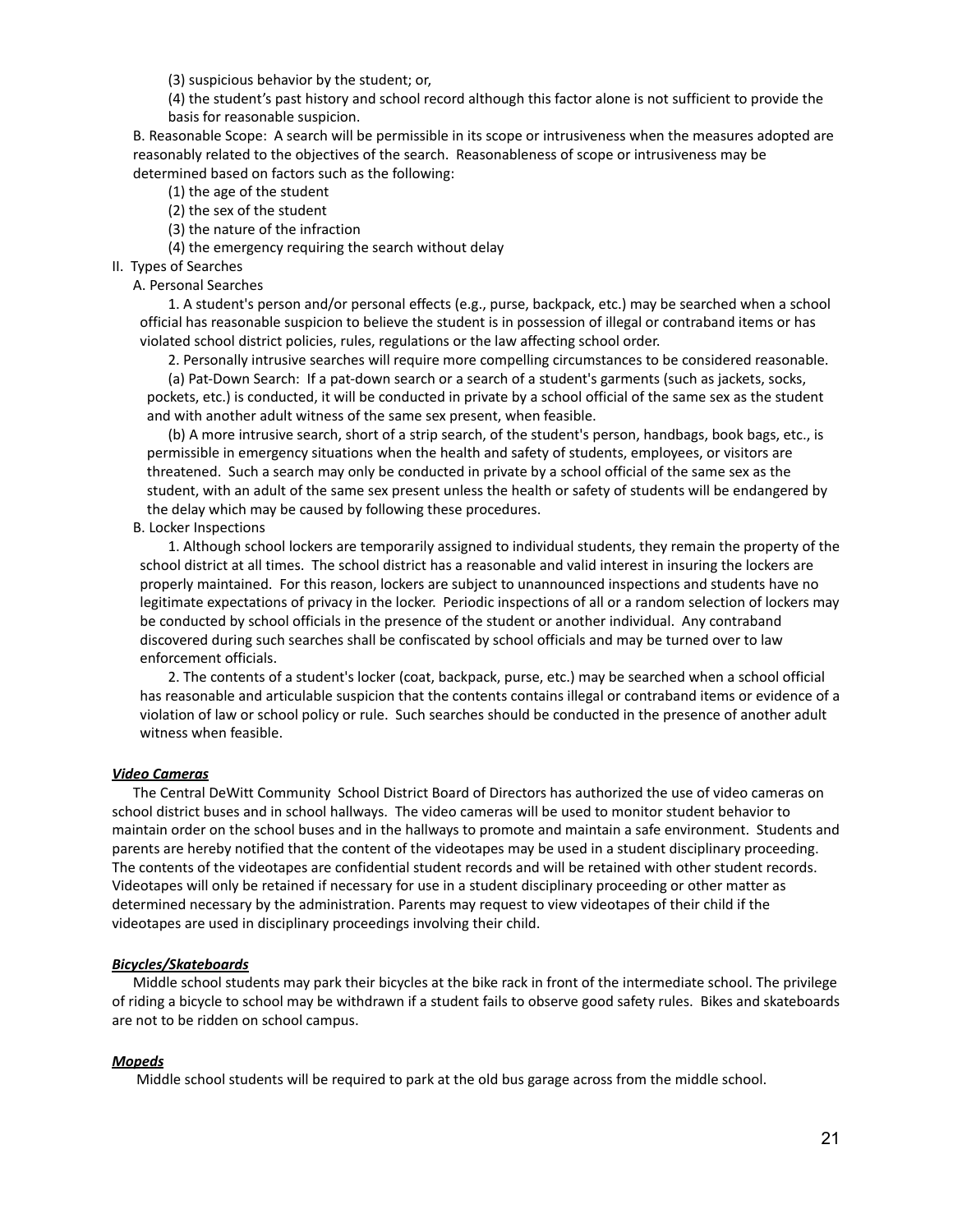## *Snow*

Throwing snow (or anything) is dangerous and should not happen. Expect disciplinary consequences if you decide to throw anything at another person.

## *Student Activities*

### *Activity Tickets*

Students may purchase a student activity ticket for admission to certain school district activities. Students not wishing to purchase an activity ticket must pay regular prices to attend school district activities.

### *Central DeWitt Middle School Student Good Conduct Rule*

The Board of Directors of the Central DeWitt Community Schools offers a variety of voluntary activities to enhance the classroom education of its students. Participation in these activities is a privilege conditioned upon meeting the eligibility criteria established by the State Associations, the Board, school administration, and individual activity coaches and/or sponsors. Students who wish to exercise this privilege must conduct themselves in accordance with Board policy at all times and in all places (365 days a year; 366 days each leap year). The principal or designee shall keep records of violations of the Good Conduct Rule.

### **GOOD CONDUCT CODE**

The following Good Conduct Code establishes the standards by which students shall conduct themselves if they choose to take advantage of the privileges afforded them by participation in extracurricular and co-curricular activities. Students participating in extracurricular and co-curricular activities shall commit themselves to meet the standards of this code and of the Student Code of Conduct at all times and in all places (365 days a year).<sup>2</sup>

### I. **STATEMENT OF PHILOSOPHY**

It is a privilege and an honor to participate in the full range of extracurricular and co-curricular activities at the Central DeWitt Community School District. These activities are an important part of the District's total educational program and participation in them adds a great deal to each student's education by promoting good citizenship and moral character, developing discipline and skills necessary to personal success and well-being, and promoting the image and identity of the school and community. Students who choose to participate in extracurricular and co-curricular activities will conduct themselves appropriately at all times both on school grounds and away from the school. It is important that the student's family serve as a guiding influence and determinant of student behavior. The responsibility of good conduct is an extension of the responsibility to represent the school and community in an appropriate manner. The District and its student body are often evaluated on the character and conduct of its extracurricular and co-curricular activity participants.

The Principal and/or designee may declare a student ineligible to participate in an activity when the conduct of that student has been determined to be contrary to or in violation of the established rules and regulations set out in this policy.

### II. **STUDENT AGREEMENT**

Before participation in any activity is permitted, all students who wish to participate in extracurricular and co-curricular activities shall receive a copy of the Good Conduct Code and shall sign an agreement indicating that they will abide by the Good Conduct Code.

## III. **APPLICABLE ACTIVITY PROGRAMS**

The Good Conduct Code applies to all extracurricular and co-curricular activities, including but not limited to: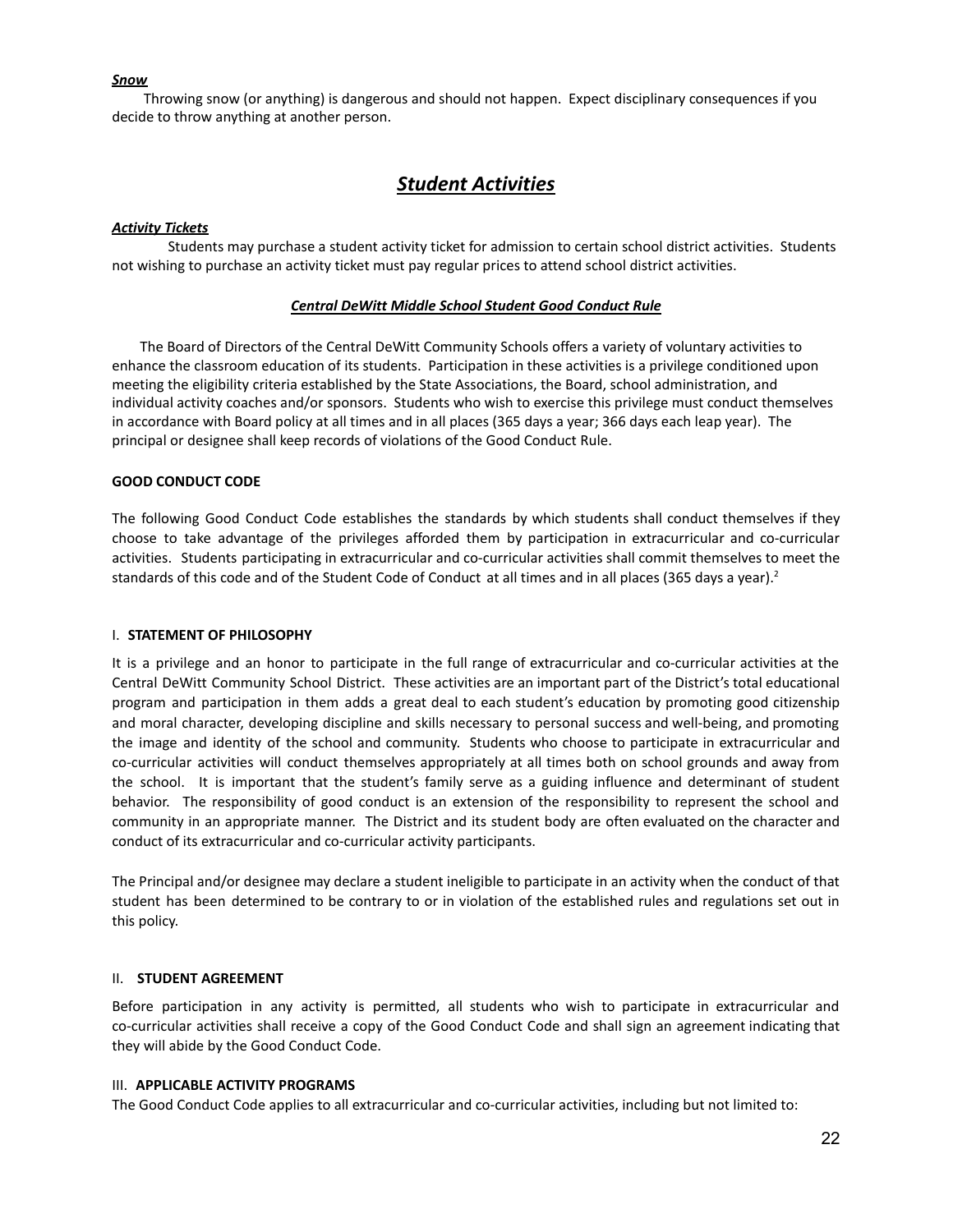- 1. all athletic teams;
- 2. speech contests;
- 3. Iowa Youth Symposium;
- 4. all extracurricular clubs, including, but not limited to, science club, FBLA, FCCLA;
- 5. drama productions;
- 6. FFA;
- 7. Model UN;
- 8. all school royalty and school honors, including, but not limited to, royalty and prom king and queen;
- 9. dance team;
- 10. Student Council and elected offices;
- 11. National Honor Society;
- 12. all fine arts co-curricular activities;
- 13. Robotics

## IV. **DEFINITIONS**

- 1. **Competition/performance** means a specific event that is a component of an extracurricular or co-curricular program whether it be a contest, a social activity (including, but not limited to, prom and homecoming), a performance, a school-sponsored trip that is part of the extracurricular or co-curricular activity, etc.
- 2. **Offense** occurs when a student is determined by a school official to have violated the Good Conduct Code. Such violations shall be counted cumulatively from year to year (grades 9-12), regardless of the specific portion of the Good Conduct Code that is violated. Any offense(s) occurring under the District's previous policy shall count cumulatively toward any offense(s) under this Good Conduct Code. Middle School students must also abide by this Good Conduct Code. However, any violations incurred prior to ninth grade will not be carried forward to ninth grade.
- 3. **Possession** With regard to alcohol, drugs, simulated controlled substances, and tobacco, possession shall mean under the actual control of or on the student's person, contained in property under the student's personal control or accessible to the student and the student has knowledge of the prohibited substance's presence.
- 4. **School days** shall mean days when school is in session, (i.e., Monday through Friday, except state and/or national holidays.)
- 5. **Student Code of Conduct** is a body of school rules and regulations independent from this Good Conduct Code. Any student behavior which violates both the Student Code of Conduct and this Good Conduct Code will incur penalties under both sets of rules and regulations.
- 6. **Year**, as it is used in this policy means one calendar year.

## V. **APPLICATION OF THE GOOD CONDUCT CODE**

Appropriate student behavior is required by and impacts on all extracurricular and co-curricular activities in which a student participates. If a student is participating in multiple extracurricular and co-curricular activities at the time the student loses privileges under this policy, the loss of privileges shall apply to all activities.

## VI. **CONDUCT REQUIREMENTS**

Students shall:

1. Abide by the Good Conduct Code at all times and in all places.

2. Abide by any additional, specific rules and regulations that the coach/sponsor of the activity has established (such as training hours, attendance at practice, etc.) The Principal and/or designee before distribution to students will approve such rules and students will be required to sign a copy of a document as acknowledgment of their agreement to abide by them.

## General Standard

Good Conduct consists of behavior which reflects the generally accepted social and moral requirements of the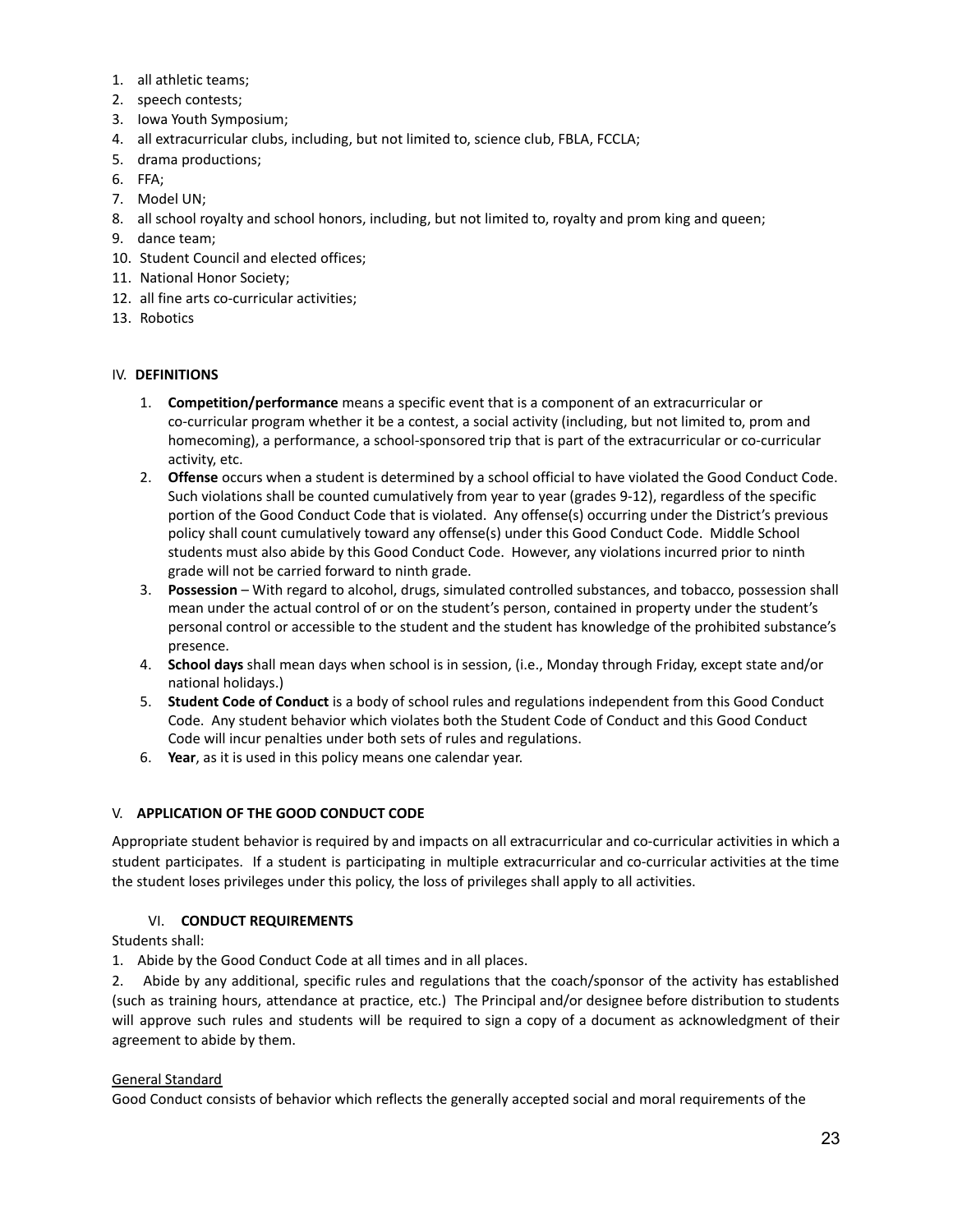community, is legal, and at all times reflects respect for and sensitivity to other persons, regardless of age, color, creed, disability, gender, gender identity, marital status, national origin, race, religion, sexual orientation, or socioeconomic status, and a respect for their rights, property, and dignity.

## VII. **VIOLATIONS**

Violations of the Good Conduct Code include but are not limited to the following prohibited conduct and actions.

Students shall not:

1. Sell, manufacture or distribute illegal drugs, controlled substances, imitation controlled substances or drug paraphernalia.

2. Possess, use or threaten to use any instrument that is generally considered a weapon or an imitation weapon or an explosive.

3. Possess, use, or be under the influence of illegal drugs, controlled substances, imitation controlled substances, or drug paraphernalia.

4. Possess, use, or be under the influence of alcoholic beverages.

5. Assault or physically or sexually abuse any person.

6. Use, possess and/or transmit tobacco or imitation substances, including electronic cigarettes and any devices used to deliver nicotine to the person inhaling from the device, and any other look-a-like products that may not be used for nicotine (i.e. vapors).

7. Damage, destroy, vandalize or steal school property and/or personal property of employees, students, visitors to the school, or district patrons.

8. Participate in any conduct that, in Iowa, is illegal, whether or not an arrest or conviction occurs, except simple misdemeanor traffic violations.

## VIII. **DETERMINATION OF VIOLATION**

When it comes to the attention of school officials that a student is suspected of violating the Good Conduct Policy or the rules of a specific extracurricular or co-curricular activity, the Principal or designee will determine whether the student has committed a violation.

Prior to making a final determination that there has been a violation, the Principal or designee shall: (i) be informed of the allegations and (ii) perform an appropriate investigation. The student shall (i) be notified, orally or in writing, of the allegations against the student and the basis of the allegations and (ii) be given an opportunity to respond to the allegations.

The Central DeWitt Community School District may determine that there has been a violation of its Good Conduct Code whether or not criminal charges have been filed, whether a student's trial is pending or whether or not the student is found guilty by a court of law as long as there is reasonable evidence to support the finding of a Good Conduct Code violation.

Once the determination is made that a student has violated the Good Conduct Code, the Principal or designee shall make a determination of the appropriate penalty. The student and his/her parent(s) shall be informed in writing of this decision (the nature of the violation and the determination of the penalty) by mailing the same to the student's residence (or other address if the parents have a different address on file for mailing purposes with the school) within five school days of the determination. In addition, the parent(s) will be notified orally, if possible.

## IX. **PENALTIES FOR VIOLATION(S)**

The penalties listed below are for specific violations of the Good Conduct Code. Violations not specifically listed will result in similar consequences. The coach/sponsor may also impose additional penalties pursuant to their supplementary activity-specific rules. Where applicable, the following will be applied in addition to the specific penalties outlined in the Student Code of Conduct. The penalty shall be imposed within three (3) school days of the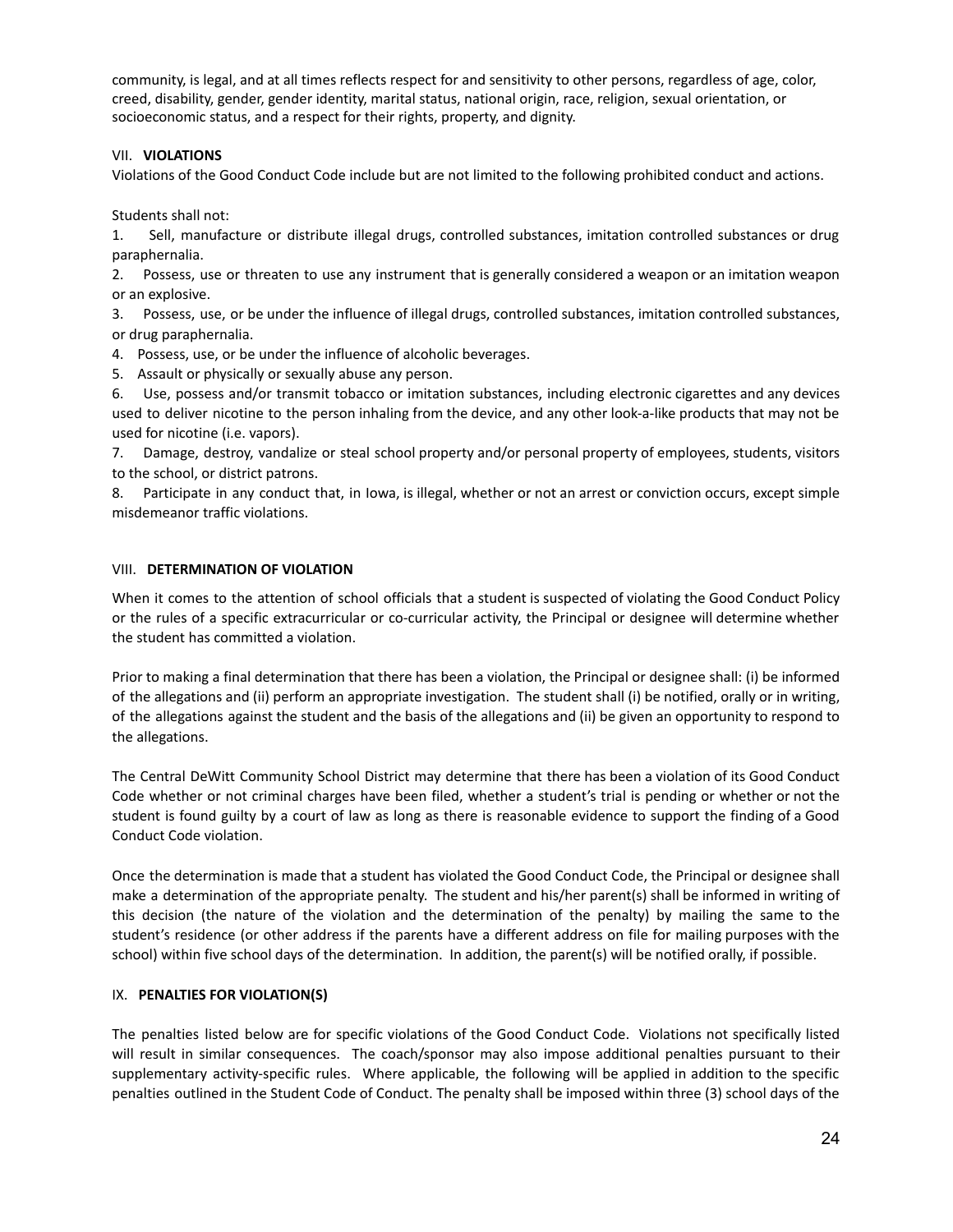Principal's or designee's determination of a violation.

An ineligible student must participate in practice during the period of ineligibility to the satisfaction of the coach/sponsor; however, the student shall not be permitted to dress for or participate in the contest.

When student behavior results in a violation set out in I.-VIII. above, the following consequences will be enforced. The specific determination of the exact penalty within each range shall be made by taking into account factors surrounding the violations, including but not limited to: severity of violation, intent, student cooperation, injury to student or others, the potential for harm to student or others, student attitude, and other matters deemed to be important factors in the specific case at the discretion of the Principal and/or designee. (For example, significant damage to school property, arrest for an aggravated misdemeanor or felony criminal offense).

First Offense: A student whose violation of the Good Conduct Code constitutes a first offense will be ineligible to participate in all extracurricular and co-curricular activities for six (6) to nine (9) weeks; will perform five (5) hours of administratively preapproved community/school service within thirty (30) days of the violation,

Second Offense: A student whose violation of the Good Conduct Code constitutes a second offense will be ineligible to participate in all extracurricular and co-curricular activities for twelve (12) to fifteen (15) weeks; will perform ten (10) hours of administratively preapproved community/school service within thirty (30) days of the violation.

Third Offense: A student whose violation of the Good Conduct Code constitutes a third offense will be prohibited from participating in extracurricular and co-curricular activities for the remainder of the student's high school career.

A period of ineligibility may carry over from one activity to another and may carry over from one school year to the next.

If at the time of the violation, the student is not currently participating in any activity, then the student's period of ineligibility shall apply to the first extracurricular activity or activities in which the student participates.

If a student is participating in multiple extracurricular and co-curricular activities at the time the student is found in violation of the policy, the student's period of ineligibility shall apply to all activities.

A student must begin involvement in an extracurricular or co-curricular activity from the date on which that activity begins and will not be allowed to join an extracurricular or co-curricular activity in progress unless the coach/sponsor provides written permission and the student has no outstanding Good Conduct Code violations. If a student joins an activity with an outstanding Good Conduct Code violation, the student may not quit such activity or be removed from until the end of that activity's season if the student wishes to get credit for satisfying the student's ineligibility period.

## X. **SUSPENSION/EXPULSION UNDER THE STUDENT CODE OF CONDUCT**

If a student receives a disciplinary out of school suspension or expulsion because of a violation of the Student Code of Conduct, the student will not be allowed to participate for the comparable period of time in any extracurricular or co-curricular activity, including practices, meetings, and competitions/performances and will be denied all school transportation to or from such practices, meetings and/or competitions/performances for the duration of the suspension or expulsion.

In the event a student receives a disciplinary in school suspension, the coach/sponsor will determine whether attendance at a practice, meeting and/or competition/performance is permitted during the length of the in school suspension.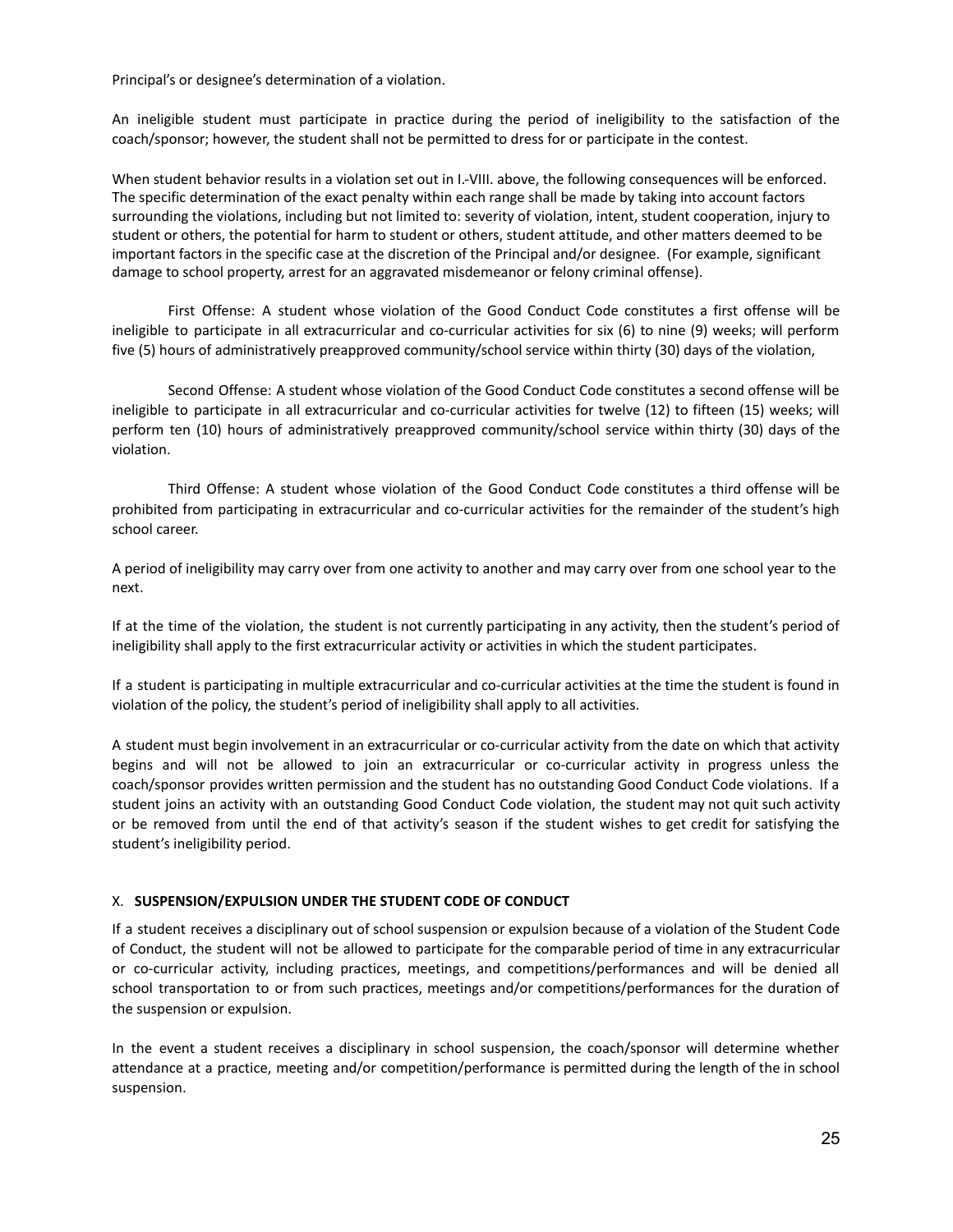## XI. **STUDENT APPEAL**

A student may contest the Principal's or designee's determination of a violation and/or the penalty imposed for a violation of the Good Conduct Code. All appeal hearings shall be informal and a student may be accompanied by his/her parent or guardian. A student may be represented by legal counsel in any hearing before the District's Board of Directors.

## APPEAL

When a student's behavior results in a first violation of the Good Conduct Code, the decision of the Principal or designee will be final and no further appeal will be allowed. The decision of the Principal or designee regarding a violation of the Good Conduct Code may be appealed to the Superintendent only when the student's behavior results in a second violation of the Good Conduct Code. The appeal to the Superintendent shall be in writing and delivered to the Superintendent or the Superintendent's secretary within ten (10) school days of receipt of the Principal's or designee's decision. The appeal to the Superintendent shall specify the reasons for the appeal and all supporting information and facts. The Superintendent shall review the results of the investigation conducted by the Principal and/or designee and the student's objections within five (5) school days of receipt of the written request for appeal. The Superintendent shall provide a written decision to the Principal and/or designee, the student, and/or the student's parents within ten (10) days of considering the appeal. When student behavior results in a second offense of the Good Conduct Code and the Principal's or designee's decision is appealed, the Superintendent's decision will be final and no further appeal will be allowed.

When student behavior results in a third violation of the Good Conduct Code, the decision of the Superintendent may be appealed to the Board. Such appeal shall be filed within ten (10) school days after the receipt of the Superintendent's decision. A hearing on the student's appeal shall be held as soon as reasonably practical before the Board. The decision of the Board shall be final.

During the appeal process, the student shall remain ineligible pending a decision on the student's appeal.

### XII. **SCHOLASTIC ELIGIBILITY**

In order to participate in extracurricular or co-curricular activities, a student must comply with all rules and/or regulations regarding student eligibility established by the Iowa Department of Education, the Iowa High School Athletic Association, the Iowa High School Girls' Athletic Union, and any other entity that may establish applicable rules and regulations concerning student eligibility, including scholastic eligibility, to participate in extracurricular or co-curricular activities.

Any student who fails to comply with all applicable rules and regulations will be ineligible to participate in any extracurricular activities for thirty (30) consecutive calendar days after the grading period. There will be two grading periods, at the end of the first semester, and at the end of the second semester. A student who is ineligible at the end of the second semester will be ineligible for summer activities for thirty (30) consecutive calendar days after the grading period.

Notice of academic ineligibility for any grading period will be given to the student on the first day of the next grading period, barring any unforeseen circumstances (i.e. weather).

Special education students will be required to make appropriate progress on their IEP or individual plan.

All fine arts co-curricular activities will follow the IHSSA & IHSMA academic policies.

### XIII. **SCHOOL ATTENDANCE**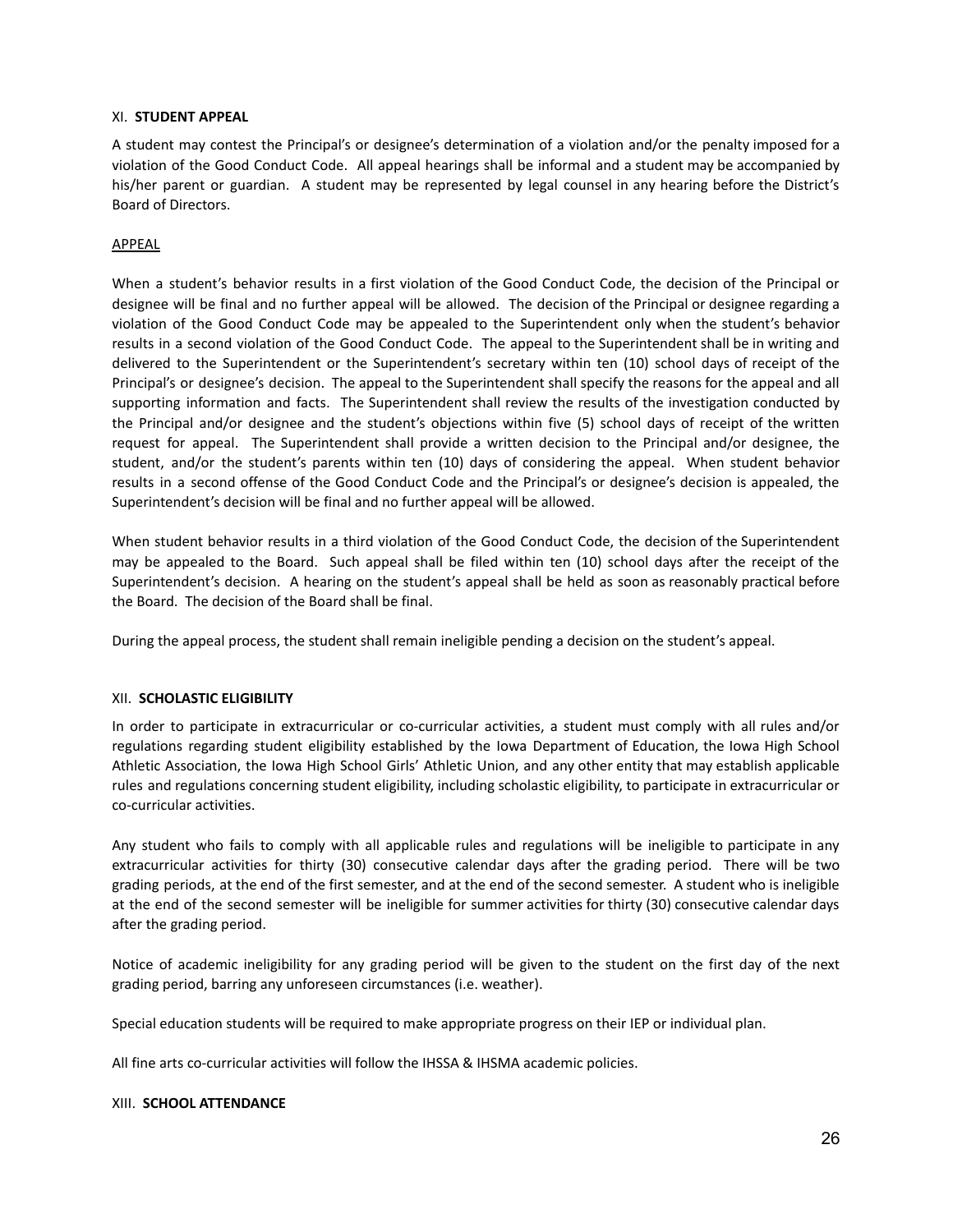All students who are scheduled to participate in an extracurricular activity on any day that school is in session must attend at least one-half day of school on that day of the activity, unless excused directly by the Principal. Medical appointments, dental appointments, and illness are excusable if the Principal so deems. Juniors and Seniors visiting colleges and vocational schools shall be deemed excusable if so deemed by the Principal. The Principal has the sole discretion in determining whether an absence will be excused.

## *Footnotes:*

*1. The Student Code of Conduct refers to a standard of conduct for student behavior in school.*

*2. The following rules and policies have been approved by the Central DeWitt Community School District* Board of Directors, under the authority granted by Iowa Code Sections 282.4, 282.5, and Iowa Administrative Code *Sections 281-36.14 and 281-36.15.*

Approved 6/30/1998

Revised 1/17/2018

## **Academic guidelines for activities**

- 1. Student academic progress will be monitored each Wednesday.
- 2. Students with a failing grade will not be able to participate in extra-curricular activities for the following seven days. School work counting towards the eligibility grade will be accepted up to 4pm on the Tuesday prior to the Wednesday as mentioned in #1.

Participation in school sponsored student organizations is a privilege. Individual sponsors or coaches may impose rules in addition to those contained in this handbook. The privilege of participation may be suspended or canceled for violation an individual coach or sponsor's rules as well as for violation of school district policies, rules or regulations.

## *Physical Examinations*

Parents are encouraged to have their children receive periodic physical examinations. Students participating in athletics are required to provide a school district physical examination form signed by the student's doctor stating the student is physically fit to perform in athletics prior to the start of the sport. Failure to provide proof of a physical examination makes the student ineligible. Students who cannot afford the cost of the physical examination should contact the coach of their sport.

## *Social Activities at CDMS*

Any student who is in in-school suspension or suspended from school may not attend school activities or participate in an extracurricular activity contest during the suspension time. Students may be restricted by the principal from attending school functions when excessive or chronic offenses have occurred. All social events are under the guidelines of the complete discipline program. Middle school students are reminded that behavior at school will determine whether you are allowed to come to athletic events or other after school activities. Misbehavior at an activity may result in the student losing the privilege of attending other activities. The school dress code is in force at all school activities.

## *Student Participation in Non-school Athletics*

Non-varsity and middle school student athletes who are participating in a sport sponsored by a governing organization may participate in that sport as an individual or member of a team in an outside school event during the same season with the approval of the superintendent of schools or his/her designee.

## *Student Council*

Student council provides for student activities, serves as a training experience for student leaders, gives students a share in the management of the school, develops high ideals of personal conduct, acts as a clearinghouse for student activities, seeks to interest students in school district affairs and helps solve problems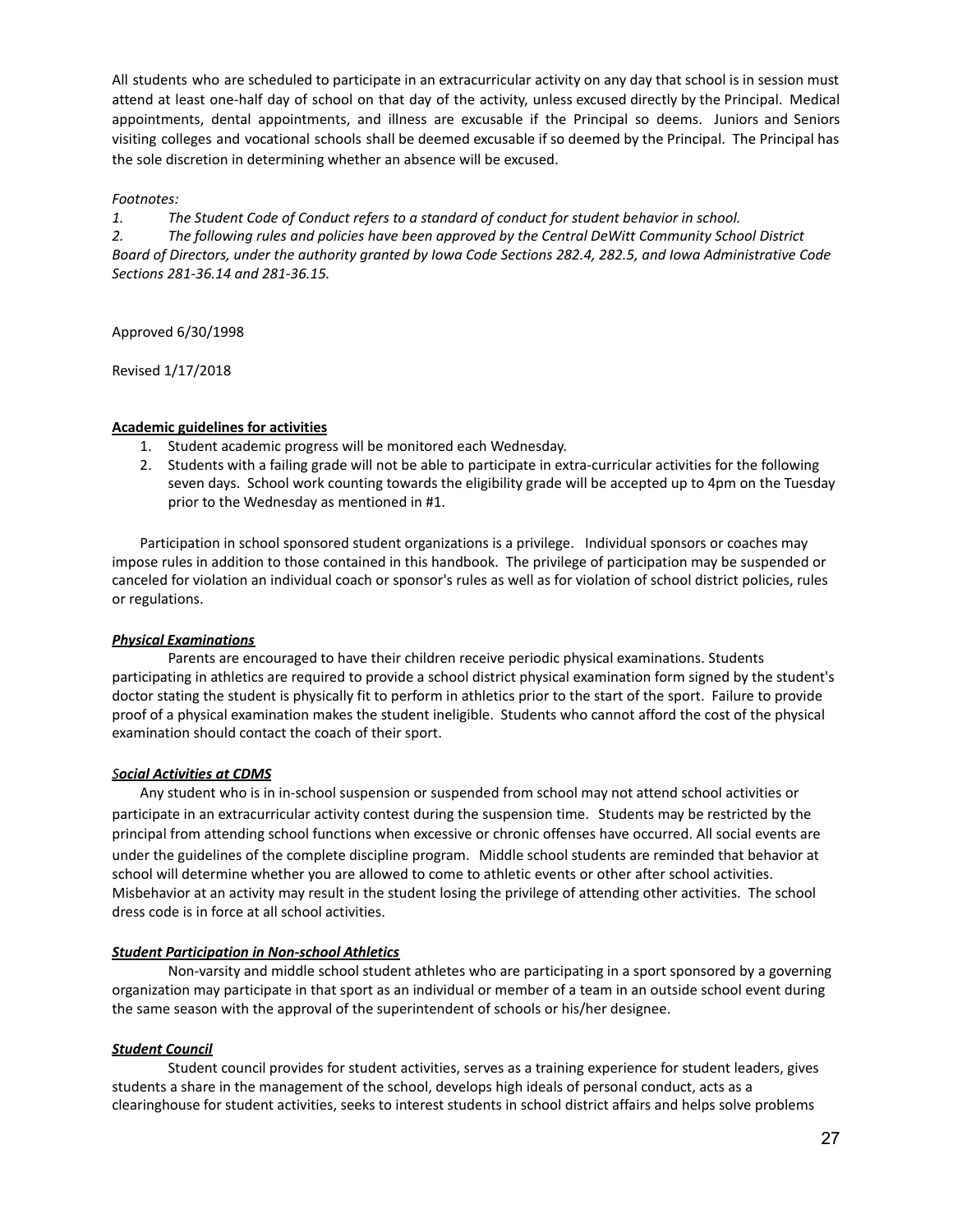that may arise. Members of the council are student representatives who have direct access to the administration. This group of delegates is elected by the student body. The group consists of a president, vice-president, secretary and treasurer. Six delegates are elected from each grade level at the middle school. Elections are conducted at each grade level at-large.

### *Assemblies*

Throughout the year the school district sponsors school assemblies. Attendance at these assemblies is a privilege. Students must act in an orderly fashion and remain quiet on their way to an assembly, during an assembly and on their way back to the classroom after an assembly. Students attend assemblies unless for disciplinary reasons the privilege is taken away or for religious reasons. Students who are not attending assemblies shall report to an assigned area.

### *Student Fundraising*

Students may raise funds within the building for school activities on approval of the principal and superintendent prior to the start of a fundraising campaign. Fundraising that involves the community requires Board of Education approval. Funds raised remain in the control of the school district and the board. School-sponsored student organizations must have the approval of the principal prior to spending the money raised. Classes who wish to donate a gift to the school district should discuss potential gifts with the principal prior to selecting a gift. Students may not solicit funds from teachers, employees or other students during the school day without permission of the principal. Students who violate this rule are asked to stop. Violations of this rule may result in future fundraising activities being denied.

#### *Student Publications*

Students may produce official school district publications as part of the curriculum under the supervision of a faculty advisor and principal. Official school district publications include, but are not limited to, the school newspaper and yearbook. Expression made by students, including student expression in the school district publications, is not an expression of official school district policy. The school district, the board and the employees are not liable in any civil or criminal action for student expression made or published by students unless the employees or board have interfered with or altered the content of the student speech or expression. Copies of the school district publication code can be obtained from the superintendent's office.

A faculty advisor supervises student writers to maintain professional standards of English and journalism and to comply with the law including, but not limited to, the restrictions against unlawful speech. No student shall express, publish or distribute in an official school district publication, which is: Obscene, libelous, slanderous, encourages students to commit unlawful acts, violate school district policies, rules or regulations, cause the material and substantial disruption of the orderly and efficient operation of the school or school activity, disrupt or interfere with the education program, interrupt the maintenance of a disciplined atmosphere, or infringe on the rights of others.

Students who believe they have been unreasonably restricted in their exercise of expression in an official student publication should follow the complaint procedure outlined in this handbook.

## **No Child Left Behind Act**

Parental Notification Under NCLBA

The No Child Left Behind Act (NCBLA) requires schools to give parents many different kinds of information and notices in a uniform and understandable format, and to the extent practicable, in a language that the parents can understand. Listed below are some of the requirements that are in addition to the district's annual report card. (It includes only those notices that must be made to parents by school districts or individual public schools.)

1. At the beginning of each school year, school districts that receive Title I funds must notify parents (of each student attending every school receiving Title I funds) that they may request, and the district will provide parents on request (and in a timely manner), information regarding the professional qualifications of the student's classroom teachers, including the following: whether the teacher has met state licensing criteria for the grade level(s) and subject area(s) taught, whether the teacher is teaching under emergency or provisional status through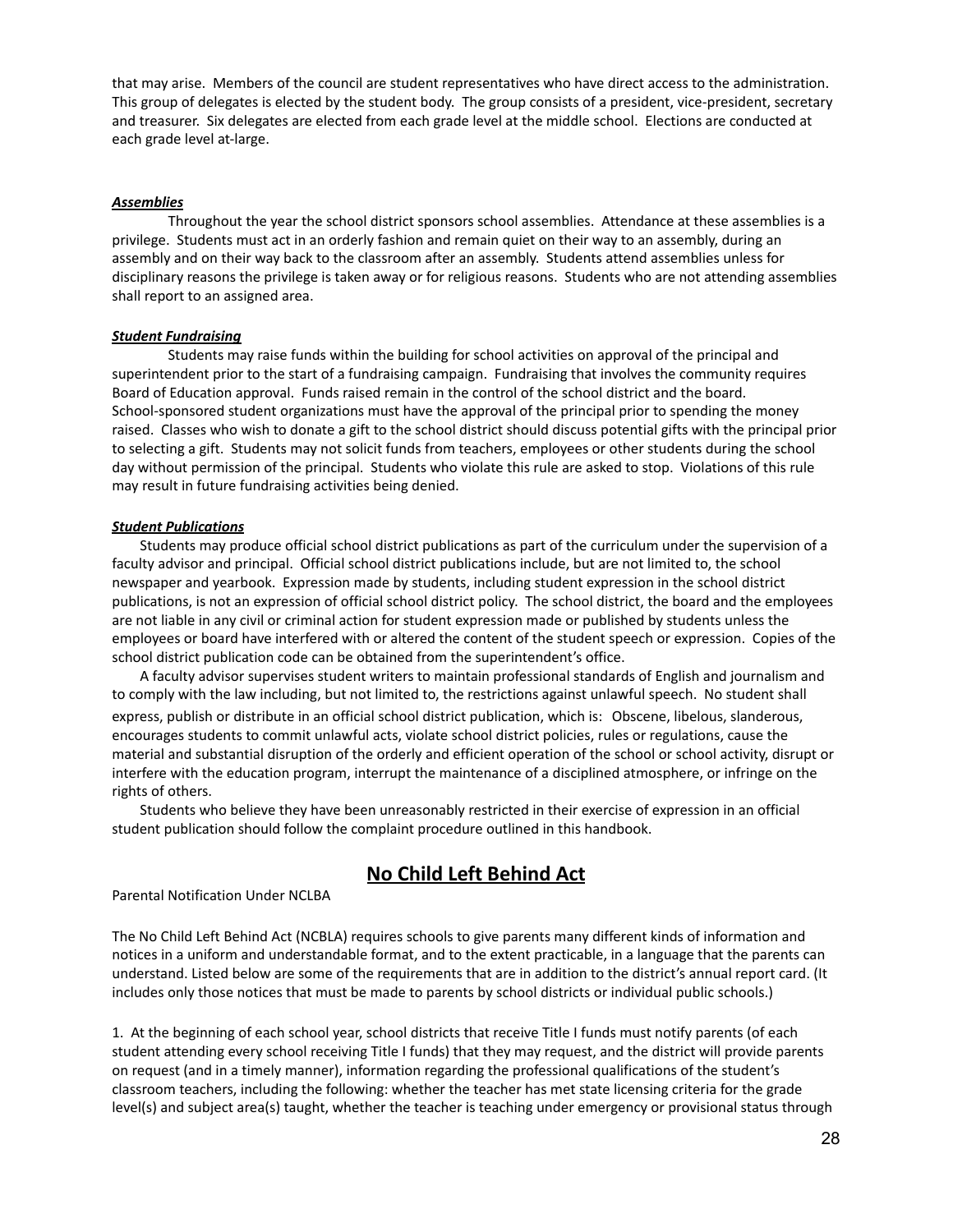which state licensing criteria have been waived. The undergraduate degree major of the teacher, and any graduate certification or degree held by the teacher, including the field of discipline of the certification or degree. If the child is provided services by paraprofessionals, their qualifications

2. A school that receives Title I funds must provide each parent information on the achievement level of their child on each of the state academic assessments as soon as is practicably possible after the test is taken. Such a school must also give timely notice that the parent's child has been assigned or has been taught for four or more *consecutive weeks by a teacher who is not highly qualified.*

3. A school district that uses federal funds to provide a language instruction education program for children with limited English proficiency must, no later than 30 days after the beginning of the school year, give the parent(s) of each child identified for participation or participating in such a program the following information: why the child is placed in the program; the child's level of English proficiency, how that level was determined and the status of the child's academic achievement; methods of instruction in the program in which their child is placed and those of other available programs; how the program will meet the educational needs of their child; how the program will help their child learn English and meet age appropriate academic achievement standards for grade promotion and graduation; the specific exit requirements for the program; in the case of a child with a disability, how the program meets the child's IEP objectives; and information about parental rights. For a child not identified as limited English proficient prior to the beginning of the school year, the district must notify parents within the first two weeks of the child being placed in such a program.

4. A school district receiving Title 1 funds must promptly notify parents of each student enrolled in an elementary or secondary school identified for improvement, corrective action or restructuring that the school has been so identified.

*The notification should also include:* an explanation of what the identification means how the school compares in terms of academic achievement with other schools in the district and in the state the reasons for the identification what the school is doing to address low achievement what the district and state will do to help the school *how the parents can become involved in addressing the school's academic issues* an explanation of the parents' option to transfer their child to another public school or to obtain supplemental educational services for the child If a school is subject to restructuring, the district must promptly notify the teachers and parents and provide them an opportunity to comment before any action is taken and to participate in developing any restructuring plan.

5. If a school fails to make adequate yearly progress according to certain statutory timetables, the district must make supplemental educational services available to eligible children in the school. The district must provide annual notice to parents of the availability of these services, the identity of approved providers of these services and a brief description of the services, qualifications and demonstrated effectiveness of each provider.

6. A district receiving Title I funds and each school served under Title I must jointly develop with and distribute to parents of children participating in Title I programs a written parental involvement policy. If a school or district has a parental involvement policy that applies to all parents, it may amend the policy to meet the requirements under the NCLBA.

Schools must: hold at least one annual meeting for Title I parents offer a flexible number of meetings involve parents in an ongoing manner in the planning, review and improvement of Title I programs provide Title I parents with information about the programs, a description and explanation of the curriculum, forms of academic assessment if requested, opportunities for regular meetings to discuss the education of their children develop a school-parent compact that outlines the responsibilities of each party for improved student academic achievement

7. A district receiving safe and drug-free school program funds must inform and involve parents in violence and drug prevention efforts. The district must make reasonable efforts to inform parents of the content of safe and drug free school programs and activities other than classroom instruction. If a parent objects in writing, the district must *withdraw the student from the program or activity.*

8. A district must make reasonable efforts to inform parents and the public about their right to access to all assessment data (except personally identifiable information), questions and current assessment instruments.